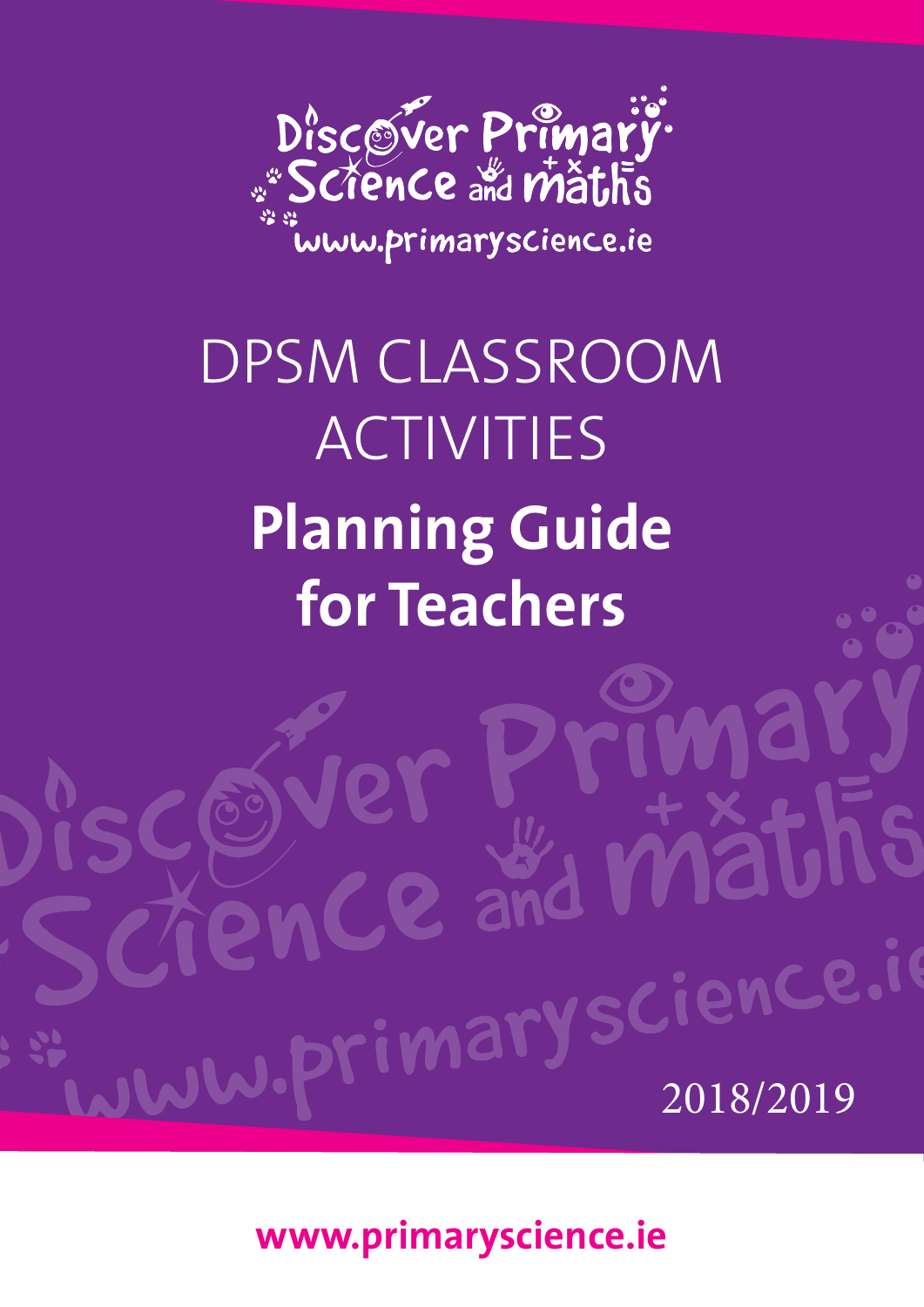## TABLE OF CONTENTS

| Make the most of Discover Primary Science and<br>Maths (DPSM) classroom activities (How to use this guide) |  |
|------------------------------------------------------------------------------------------------------------|--|
| The DPSM/ESERO Framework for Inquiry                                                                       |  |
| Activities for junior infants to second class                                                              |  |
| Activities for third class to sixth class                                                                  |  |

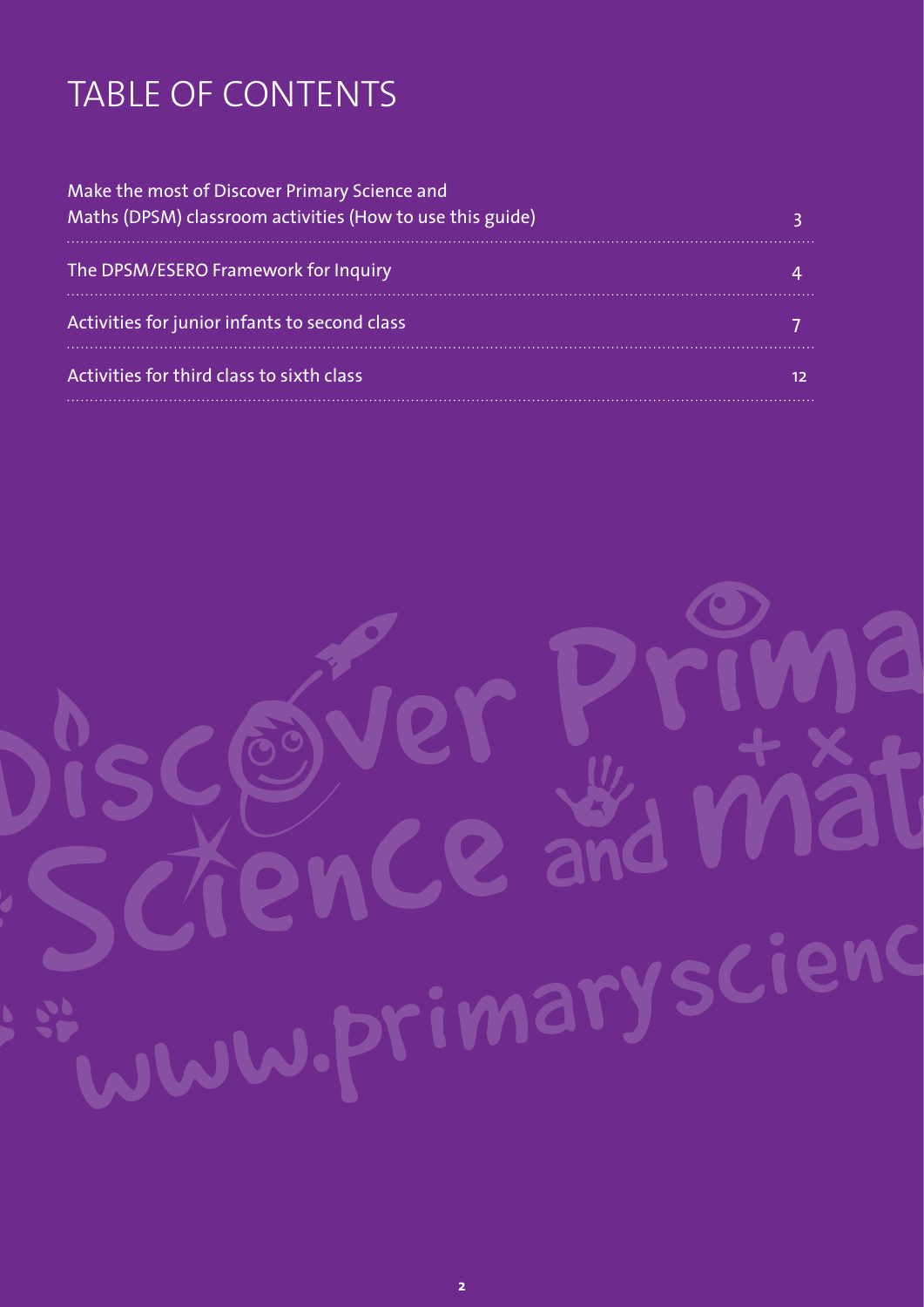### MAKE THE MOST OF DISCOVER PRIMARY SCIENCE AND MATHS (DPSM) CLASSROOM ACTIVITIES

There are over 100 classroom activities designed to support the teaching of Science and Maths available to download (in Irish and English) at **www.primaryscience.ie**

This booklet sets out the DPSM activities in a guide to facilitate both teacher and school planning for Science teaching.

#### USE THIS GUIDE TO IDENTIFY THE FOLLOWING AT A GLANCE:

- Activities which are suitable for different class levels.
- The specific strands and strand units of the SESE Science curriculum to which the activities relate.
- Learning objectives for each activity.
- Opportunities for applying the skills of 'working scientifically' and 'designing and making'.

#### WORKING SCIENTIFICALLY

- **Questioning**
- Observing
- Predicting
- Investigating and experimenting
- Estimating and measuring
- Analysing
	- Sorting and classifying Recognising patterns Interpreting Recording and communicating

Simply pick the section relevant to the class level you are teaching. Browse the curriculum links and learning objectives to find the activities that best suit your requirements.

\* An asterisk in front of an activity denotes an acivity which is listed more than once, with the learning objective for the strand/strand unit under which it is listed being printed first and in bold.

**M** Denotes activities with strongest opportunities to integrate maths.

#### DESIGNING AND MAKING

- **Exploring**
- Planning
- Making
- Evaluating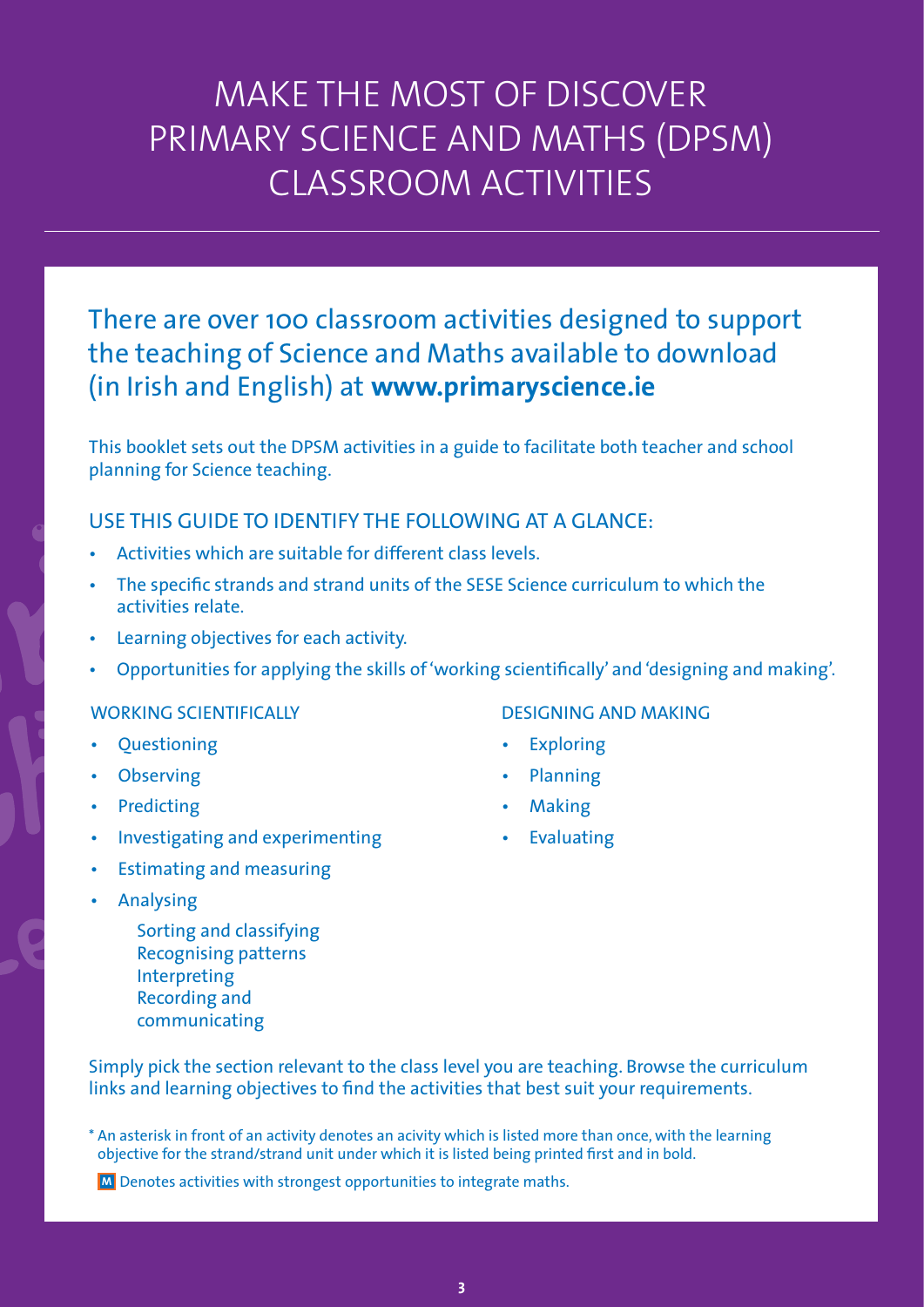## DPSM/ESERO FRAMEWORK FOR INQUIRY





The DPSM/ESERO Framework for Inquiry has been developed by DPSM facilitators & teachers working with science education specialists and is designed to be used in the planning and teaching of a topic, or theme, on the SESE Science curriculum.

The DPSM/ESERO Framework for Inquiry is designed to bring you through the inquiry based teaching and learning process as you plan and teach a particular topic or theme. Use the following 10 steps to help you:

#### **Curriculum**

1. Once you have decided on the topic or theme, write down the **Curriculum Strand, Strand Unit, Learning Objectives,** and **Skills Development** that you intend to address. Use the curriculum links and learning objectives in the tables in this guide to find DPSM activities that best suit your requirements. You can download the required activity from www.primaryscience.ie.

#### **Engage**

- 2. Consider how you will **Engage** your learners. How will you introduce the new experience to the children by using a **Trigger** such as a picture, video, story, "show and tell" object. This should be something that will stimulate discussion.
- 3. The discussion should lead to **Wondering.** This could be posing a problem, providing a scenario, asking them to brainstorm, or draw a mind map to come up with possible solutions.
- 4. **Exploring,** encourage the children to consider various options and to compare the alternatives that they develop.

#### **Investigate**

- 5. You present the problem to be investigated by posing a **Starter Question** for investigation. This could also come from the children themselves.
- 6. Consider how the children will **Predict** and provide reasons for their predictions. It is important that they record their predictions so that they can compare these to their findings.
- 7. When it comes to **Conducting the Investigation,** consider how you will organise the children to design, plan and conduct the inquiry based activity. Consider also what makes a fair test. This needs to include how they will collect and organise their data.
- 8. Plan for **Sharing: Interpreting the data / results,** how you will get the children to share what they have found, what the data is telling them and how they use their results to draw conclusions.

#### **Take the Next Step**

9. Consider how to extend their new understanding and skills by **Applying Learning** to a new scenario or problem; **Making Connections** with the world around them or with other curriculum areas; or **Thoughtful Actions** on helping make their own environment a better place based on what they have learned.

#### **Reflection**

10. It is important for you to reflect back by asking yourself some key questions on what you have achieved or what could be done better the next time. If possible, provide opportunities for the children to reflect on their own learning.

**You can use the blank DPSM/ESERO Framework for Inquiry to plan out your topic or theme. The filled in DPSM/ ESERO Framework for Inquiry provides some pointers for each of the steps outlined above.**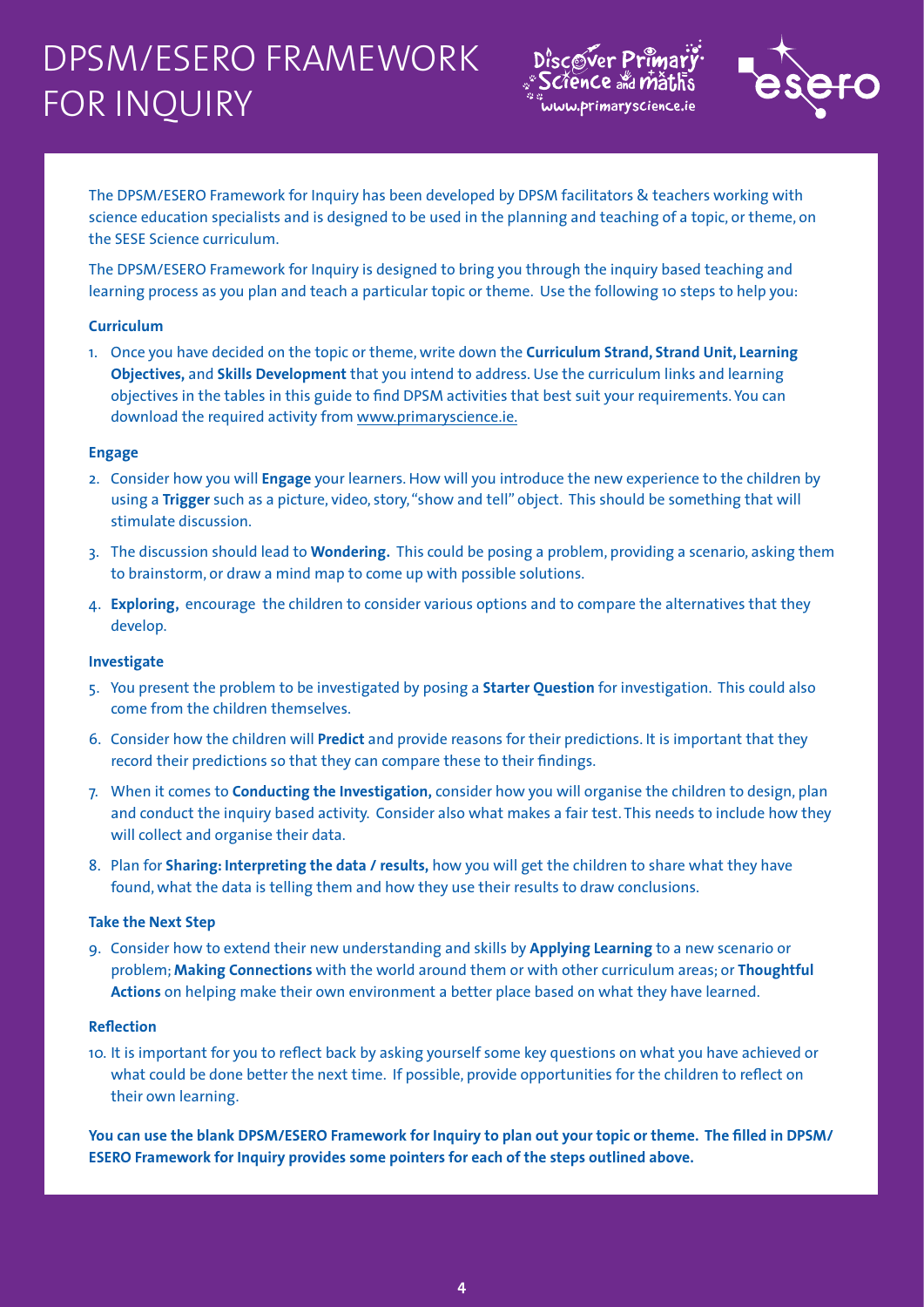## DPSM/ESERO FRAMEWORK FOR INQUIRY





| <b>THEME</b>              |                                                                                               |  |                           | <b>Overall theme</b>                   |                           |                                             |
|---------------------------|-----------------------------------------------------------------------------------------------|--|---------------------------|----------------------------------------|---------------------------|---------------------------------------------|
| <b>CURRICULUM</b>         | Strand:<br><b>Strand Unit:</b><br><b>Curriculum Objectives:</b><br><b>Skills Development:</b> |  |                           |                                        |                           |                                             |
|                           |                                                                                               |  |                           | <b>ENGAGE</b>                          |                           |                                             |
|                           | THE TRIGGER                                                                                   |  |                           | <b>WONDERING</b>                       |                           | <b>EXPLORING</b>                            |
|                           |                                                                                               |  |                           |                                        |                           |                                             |
|                           |                                                                                               |  |                           | <b>INVESTIGATE</b>                     |                           |                                             |
| <b>STARTER QUESTION</b>   |                                                                                               |  | <b>PREDICTING</b>         | CONDUCTING THE<br><b>INVESTIGATION</b> |                           | SHARING: INTERPRETING<br>THE DATA / RESULTS |
|                           |                                                                                               |  |                           |                                        |                           |                                             |
| <b>TAKE THE NEXT STEP</b> |                                                                                               |  |                           |                                        |                           |                                             |
| <b>APPLYING LEARNING</b>  |                                                                                               |  | <b>MAKING CONNECTIONS</b> |                                        | <b>THOUGHTFUL ACTIONS</b> |                                             |
|                           |                                                                                               |  |                           |                                        |                           |                                             |

**REFLECTION**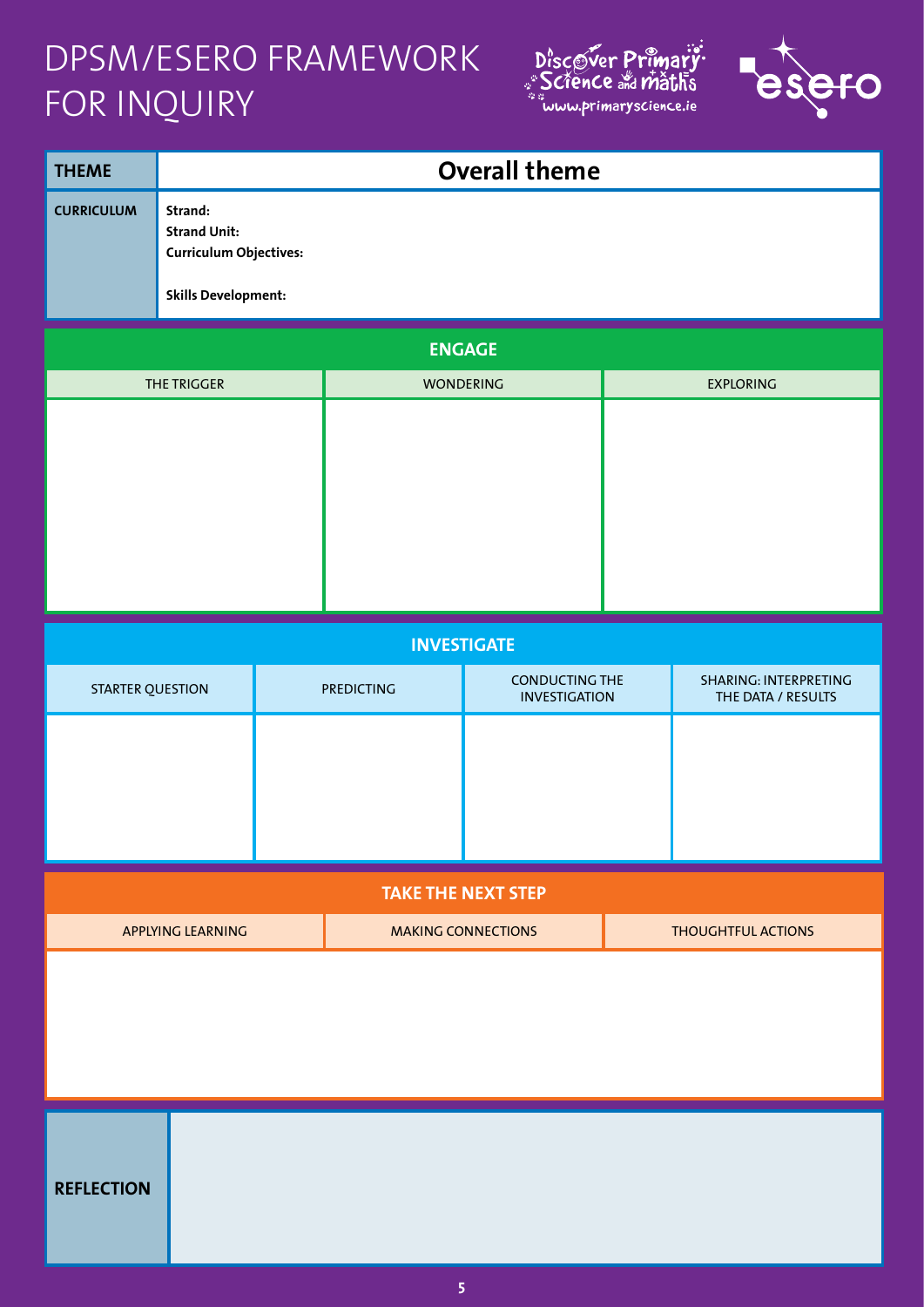## DPSM/ESERO FRAMEWORK FOR INQUIRY





| <b>THEME</b>                                                                                                                     | <b>Overall theme</b>                                                                                                                                                                                                 |                                                                                                                                                                                                                                                                                                                        |                                                                                                                                                                                                                                                                                                                        |  |  |
|----------------------------------------------------------------------------------------------------------------------------------|----------------------------------------------------------------------------------------------------------------------------------------------------------------------------------------------------------------------|------------------------------------------------------------------------------------------------------------------------------------------------------------------------------------------------------------------------------------------------------------------------------------------------------------------------|------------------------------------------------------------------------------------------------------------------------------------------------------------------------------------------------------------------------------------------------------------------------------------------------------------------------|--|--|
| <b>CURRICULUM</b>                                                                                                                | Strand:<br><b>Strand Unit:</b><br><b>Curriculum Objectives:</b><br><b>Skills Development:</b>                                                                                                                        | your pupils should achieve.                                                                                                                                                                                                                                                                                            | Use the DPSM Planning Guide to identify the strand/strand<br>units and the appropriate curriculum/learning objectives that                                                                                                                                                                                             |  |  |
|                                                                                                                                  | <b>ENGAGE</b>                                                                                                                                                                                                        |                                                                                                                                                                                                                                                                                                                        |                                                                                                                                                                                                                                                                                                                        |  |  |
|                                                                                                                                  | <b>THE TRIGGER</b>                                                                                                                                                                                                   | <b>WONDERING</b>                                                                                                                                                                                                                                                                                                       | <b>EXPLORING</b>                                                                                                                                                                                                                                                                                                       |  |  |
| $\bullet$<br>$\bullet$<br>$\bullet$<br>scientific phenomenon<br>Story<br>$\bullet$<br>The mystery box<br>A mystery demonstration | Relating the new experience to the children<br>Using objects (e.g. torch for simple circuits,<br>sycamore seeds for spinners etc.)<br>Play with toys, objects (e.g. magnets)<br>Use DVD clips, digital images of the | Discuss everyday experiences<br>$\bullet$<br>Concept mapping<br>$\bullet$<br>Concept cartoons<br>Think and draw<br>Ouestion and answer session<br>$\bullet$<br>Free writing<br>٠<br>Brainstorming<br>٠<br>Manipulation of materials<br>$\bullet$<br>Newspaper article (fictional/actual)<br>٠<br>The science talk ball | The Invitation to learn<br>$\bullet$<br>New experience presented to the children<br>The children discuss this and try to provide<br>explanation<br>Teacher identifies children's 'alternative<br>ideas'<br>Children's questions about the exploration<br>Provides them with opportunities to<br>explore the phenomenon |  |  |

| <b>INVESTIGATE</b> |  |  |
|--------------------|--|--|
|                    |  |  |

| <b>STARTER OUESTION</b>                                                                                                                    | <b>PREDICTING</b>                                                           | <b>CONDUCTING THE</b><br><b>INVESTIGATION</b>                                           | SHARING: INTERPRETING<br>THE DATA / RESULTS                                                                                                                  |
|--------------------------------------------------------------------------------------------------------------------------------------------|-----------------------------------------------------------------------------|-----------------------------------------------------------------------------------------|--------------------------------------------------------------------------------------------------------------------------------------------------------------|
| Starter question for<br>investigation<br>• Teacher or children pose<br>the question/scenario/<br>present the problem to be<br>investigated | Children record predictions<br>and provide reasons for their<br>predictions | In groups the children design,<br>plan and conduct inquiry<br>Collect and organise data | Children interpret and discuss<br>their results<br>Present their findings:<br>Propose explanations and<br>solutions based on the data<br>Drawing conclusions |

|                   | <b>LTAKE THE NEXT STEP !</b> |                           |
|-------------------|------------------------------|---------------------------|
| APPLYING LEARNING | <b>MAKING CONNECTIONS</b>    | <b>THOUGHTFUL ACTIONS</b> |

• Discuss implications of their findings e.g. bigger spinner falls more slowly than smaller one. Therefore if I was to jump out of a plane I would choose a bigger parachute as it would fall more slowly

- Debating
- Making connections
- Apply their knowledge to a new learning situation
- Consider how to extend their new understanding and skills further exploration, address new questions

| <b>REFLECTION</b> | Did I meet my learning objectives?<br>Are the children moving on with their science skills?<br>Are there cross curriculum opportunities here?<br>What questions worked very well?<br>What questions didn't work well?<br>Ask the children would they change anything or do anything differently. |
|-------------------|--------------------------------------------------------------------------------------------------------------------------------------------------------------------------------------------------------------------------------------------------------------------------------------------------|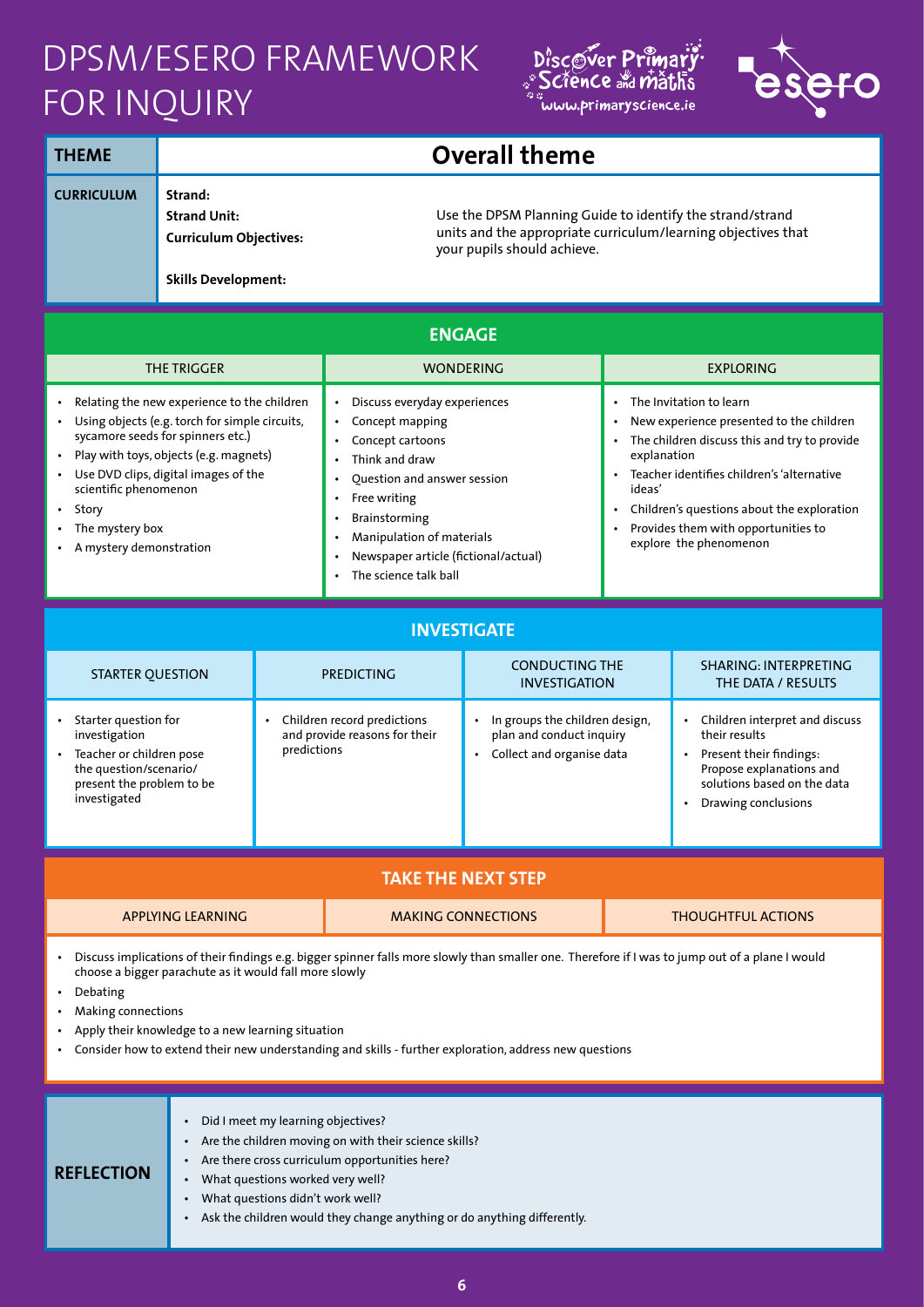| <b>STRAND</b><br><b>STRAND</b><br><b>UNIT</b> | <b>ACTIVITY</b>                                     | <b>LEARNING OBJECTIVES</b><br>(with curriculum page number in brackets)<br>"The child should be enabled to                                                                                                                                                                                                                                                                                                                                                                                                                                                                                                                                                    | <b>SKILLS</b><br>('Questioning' and<br>'Predicting' should<br>be included in most<br>activities, along with<br>the following): |
|-----------------------------------------------|-----------------------------------------------------|---------------------------------------------------------------------------------------------------------------------------------------------------------------------------------------------------------------------------------------------------------------------------------------------------------------------------------------------------------------------------------------------------------------------------------------------------------------------------------------------------------------------------------------------------------------------------------------------------------------------------------------------------------------|--------------------------------------------------------------------------------------------------------------------------------|
| <b>MYSELF</b>                                 | Myself -<br>fingerprints                            | " recognise and/or measure physical similarities and differences between<br>individuals " (41)                                                                                                                                                                                                                                                                                                                                                                                                                                                                                                                                                                | <b>Experimenting,</b><br><b>Observing</b>                                                                                      |
|                                               | *Sound<br><b>Insulation</b>                         | "  use all the senses ( hearing ) to become aware of and explore<br>environments" (24)<br>See also under 'Sound':<br>" differentiate between  loud and soft sounds" (43);<br>and 'Properties and Characteristics of Materials':<br>"investigate materials for different properties" (27)                                                                                                                                                                                                                                                                                                                                                                      | <b>Observing, Estimating</b><br>and Measuring,<br><b>Analysing</b>                                                             |
| <b>PLANT</b><br><b>AND</b>                    | <b>Investigating</b><br><b>Fruit</b>                | " sort and group living things into sets  fruit " (24)                                                                                                                                                                                                                                                                                                                                                                                                                                                                                                                                                                                                        | <b>Observing, Analysing</b><br>(Sorting and<br><b>Classifying</b> )                                                            |
| <b>ANIMAL</b><br><b>LIFE</b>                  | <b>How Plants</b><br><b>Drink</b>                   | " observe growth and change in some living things" (24)                                                                                                                                                                                                                                                                                                                                                                                                                                                                                                                                                                                                       | <b>Experimenting,</b><br><b>Observing</b>                                                                                      |
|                                               | <i>*Investigating</i><br>Children's<br><b>Coats</b> | " recognise that plants and animals provide us with materials with which<br>to make clothes, e.g. sheep, cows, cotton" (SESE Teacher Guidelines P.47, for<br>integrated approach to CLOTHES.)<br>See also under 'Heat':<br>" identify ways of keeping objects and substances warm and cold  clothes"<br>(25):<br>and also under 'Properties and Characteristics of Materials':<br>" investigate materials for different properties, e.g. materials that keep us<br>warm" (27); become aware of and investigate the suitability of different kinds<br>of clothes for variations in temperature recognise that some fabrics keep us<br>warmer than others" (46) | <b>Analysing (Sorting</b><br>and Classifying),<br>M<br><b>Recording</b>                                                        |
| <b>INIDING</b>                                | *Make a Bird<br><b>Feeder</b>                       | " develop some awareness of plants and animals  " (42)<br>See also under 'Environmental Awareness and Care':<br>" identify, discuss and implement simple strategies for improving and caring<br>for the environment  caring for living and non-living things in the locality"<br>(28)                                                                                                                                                                                                                                                                                                                                                                         | <b>Designing and Making</b>                                                                                                    |
|                                               | <b>Signs of Spring</b>                              | " observe, identify and explore a variety of living things in local habitats"<br>(42)<br>See also under 'Caring for My Locality':<br>" observe and develop an awareness of living things in local  environment"<br>(48)                                                                                                                                                                                                                                                                                                                                                                                                                                       | <b>Observing, Recording,</b><br><b>Communicating</b>                                                                           |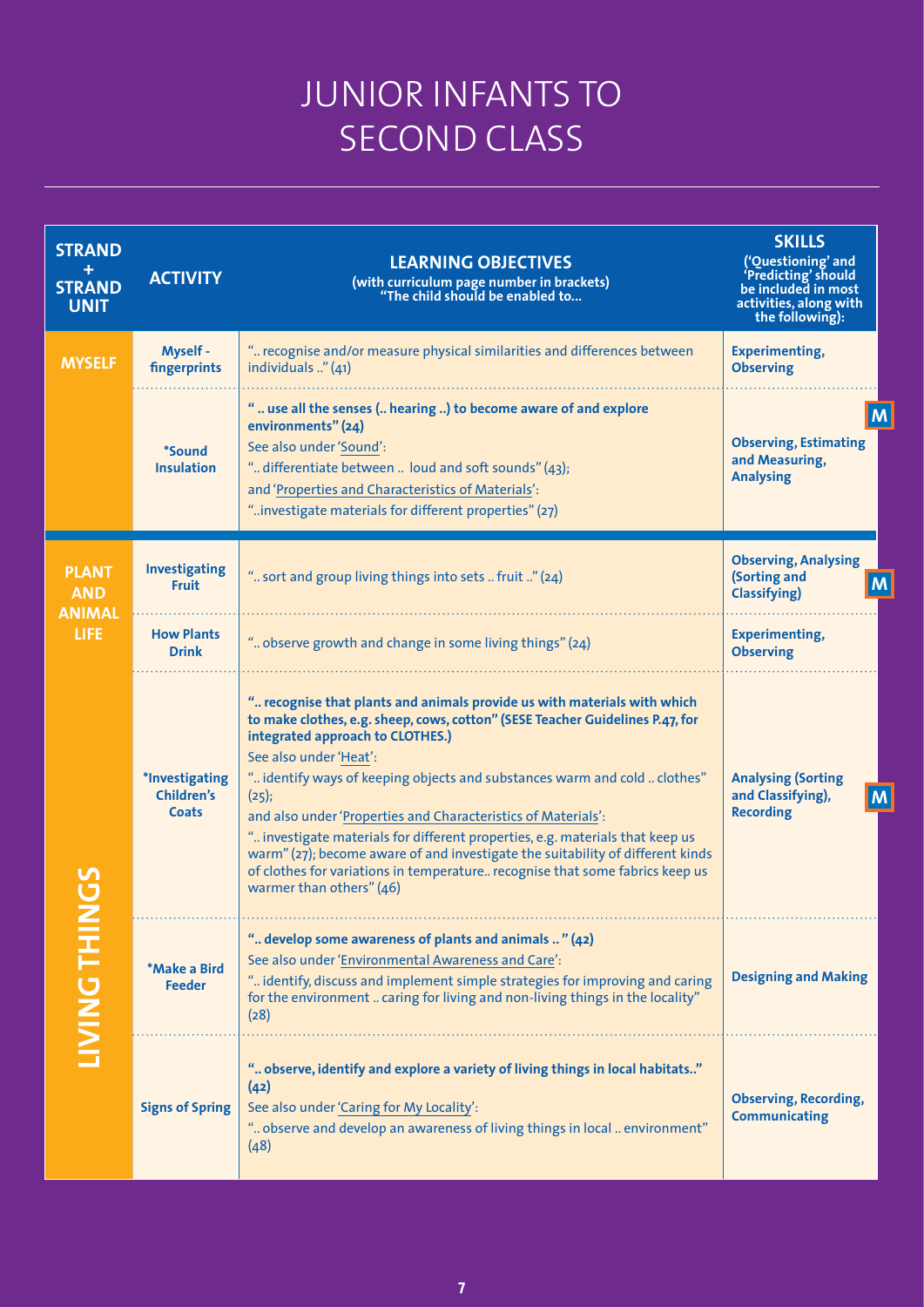| <b>STRAND</b><br>÷<br><b>STRAND</b><br><b>UNIT</b>   | <b>ACTIVITY</b>                                                    | <b>LEARNING OBJECTIVES</b><br>(with curriculum page number in brackets)<br>"The child should be enabled to                                                                                                                                                                                                                                                                                                                                                                                                                                                                                                                                                                  | <b>SKILLS</b><br>('Questioning' and<br>'Predicting' should<br>be included in most<br>activities, along with<br>the following): |
|------------------------------------------------------|--------------------------------------------------------------------|-----------------------------------------------------------------------------------------------------------------------------------------------------------------------------------------------------------------------------------------------------------------------------------------------------------------------------------------------------------------------------------------------------------------------------------------------------------------------------------------------------------------------------------------------------------------------------------------------------------------------------------------------------------------------------|--------------------------------------------------------------------------------------------------------------------------------|
| <b>LIGHT</b>                                         | <b>Which Colours</b><br><b>Show Up Best?</b>                       | "explore dark and bright colours and become aware of different shades of<br>color''(25)                                                                                                                                                                                                                                                                                                                                                                                                                                                                                                                                                                                     | Observing,<br>M<br><b>Estimating and</b><br><b>Measuring, Analysing</b>                                                        |
|                                                      | <b>Design and</b><br><b>Make Traffic</b><br><b>Lights</b>          | "observe colours in the local environment in the street" (25)                                                                                                                                                                                                                                                                                                                                                                                                                                                                                                                                                                                                               | <b>Designing and Making</b>                                                                                                    |
| <b>SOUND</b>                                         | <b>Strange</b><br><b>Sounds</b>                                    | " explore ways of making different sounds using a variety of materials" (43)                                                                                                                                                                                                                                                                                                                                                                                                                                                                                                                                                                                                | <b>Experimenting,</b><br><b>Observing</b>                                                                                      |
|                                                      | <b>Investigating</b><br><b>Sound</b>                               | "  recognise and identify a variety of sounds " (25); "identify and<br>differentiate between high and low sounds" (25)                                                                                                                                                                                                                                                                                                                                                                                                                                                                                                                                                      | $\mathsf{M}$<br><b>Observing</b>                                                                                               |
|                                                      | <i><b>*Sound</b></i><br><b>Insulation</b>                          | " differentiate between  loud and soft sounds" (43)<br>See also under 'Myself':<br>"  use all the senses ( hearing ) to become aware of and explore<br>environments" (24); and also under:<br>'Properties and Characteristics of Materials':<br>"investigate materials for different properties" (27)                                                                                                                                                                                                                                                                                                                                                                       | M<br><b>Observing, Estimating</b><br>and Measuring,<br><b>Analysing</b>                                                        |
| <b>HEAT</b>                                          | *Keeping Ice<br><b>Lollies Cool</b>                                | "identify ways of keeping objects and substances warm and cold<br>wrapping and covering" (25)<br>See also under 'Properties and Characteristics of Materials':<br>"investigate materials for different properties" (27)                                                                                                                                                                                                                                                                                                                                                                                                                                                     | <b>Investigating (Fair</b><br>M<br>Testing), Measuring,<br><b>Analysing (Sorting</b><br>and Classifying).                      |
| 马                                                    | <i>*Investigating</i><br>Children's<br><b>Coats</b>                | " identify ways of keeping objects and substances warm and cold  clothes"<br>(25)<br>See also under 'Plants and Animals':<br>" recognise that plants and animals provide us with materials with which<br>to make clothes, e.g. sheep, cows, cotton" (SESE Teacher Guidelines P.47, for<br>integrated approach to CLOTHES.)<br>And also under 'Properties and Characteristics of Materials':<br>" investigate materials for different properties, e.g. materials that keep us<br>warm" (27); become aware of and investigate the suitability of different kinds<br>of clothes for variations in temperature  recognise that some fabrics keep us<br>warmer than others" (46) | <b>Analysing (Sorting</b><br>and Classifying),<br><b>Recording</b>                                                             |
| <b>MAGNETISM</b><br><b>AND</b><br><b>ELECTRICITY</b> | Which is the<br><b>Strongest</b><br><b>Magnet?</b>                 | " use magnets of different shapes and sizes in purposeful play " (44)                                                                                                                                                                                                                                                                                                                                                                                                                                                                                                                                                                                                       | <b>Investigating (Fair</b><br>Testing), Recording,<br>$\mathsf{M}$<br><b>Analysing</b>                                         |
|                                                      | <b>Static</b><br><b>Electricity</b><br>and Wriggly<br><b>Worms</b> | " explore the effects of static electricity" (44)                                                                                                                                                                                                                                                                                                                                                                                                                                                                                                                                                                                                                           | <b>Experimenting,</b><br><b>Observing, Designing</b><br>and Making                                                             |
| <b>FORCES</b>                                        | The Moon,<br><b>Craters and</b><br><b>Meteorites</b>               | " investigate how forces act on objects" (45)                                                                                                                                                                                                                                                                                                                                                                                                                                                                                                                                                                                                                               | <b>Investigating (Fair</b><br>M<br><b>Testing), Estimating</b><br>and Measuring,<br><b>Analysing</b>                           |
|                                                      | <b>Paper</b><br><b>Helicopters</b>                                 | "investigate how forces (e.g. gravity) act on objects  through experimenting<br>with different materials" (26)                                                                                                                                                                                                                                                                                                                                                                                                                                                                                                                                                              | <b>Experimenting,</b><br>M<br><b>Observing</b>                                                                                 |
|                                                      | <b>Dancing</b><br><b>Raisins</b>                                   | " investigate how forces act on objects investigate floating and sinking<br>with a wide range of materials and objects" (45)                                                                                                                                                                                                                                                                                                                                                                                                                                                                                                                                                | <b>Experimenting,</b><br><b>Observing</b>                                                                                      |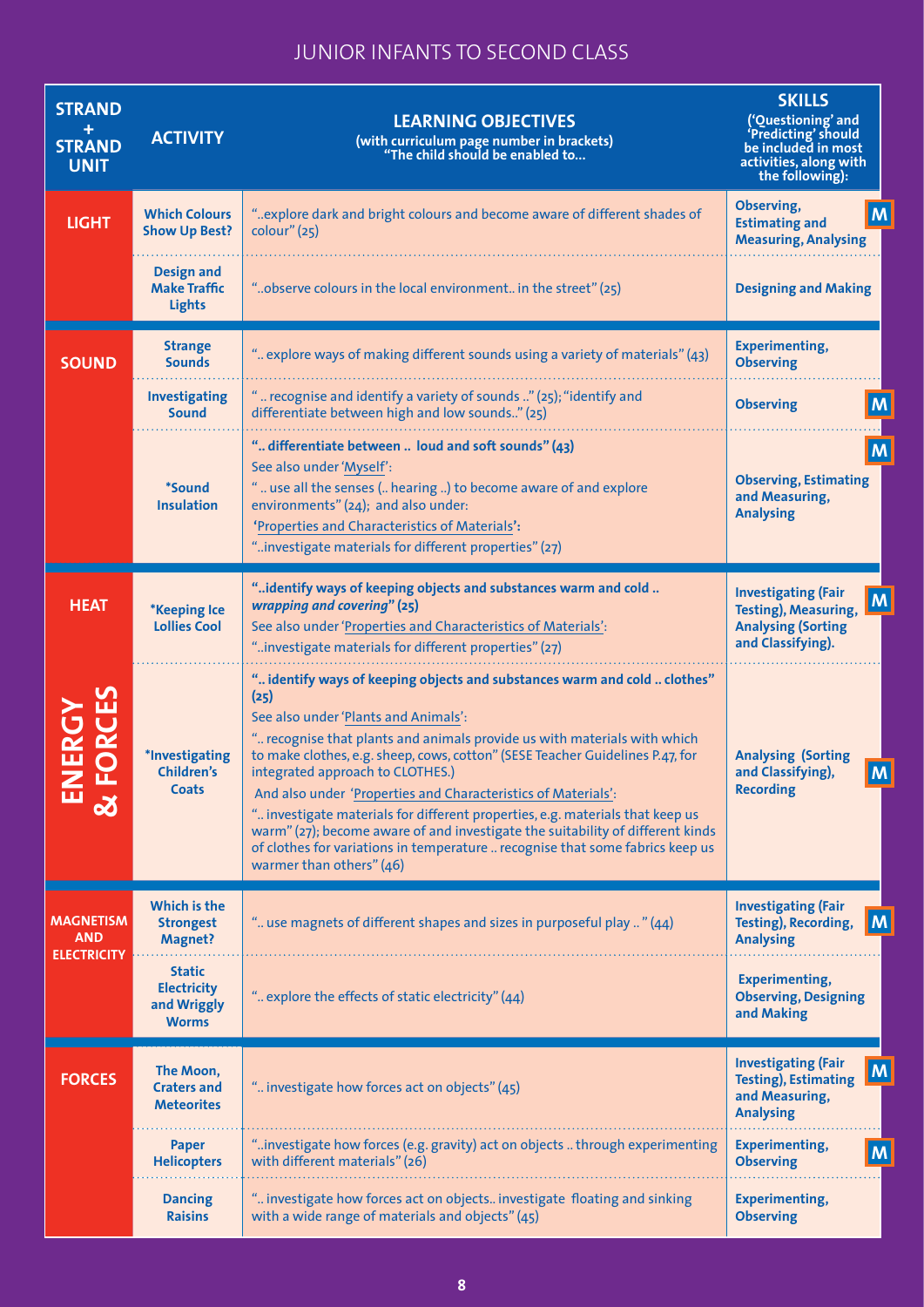| <b>STRAND</b><br><b>STRAND</b><br><b>UNIT</b>   | <b>ACTIVITY</b>                                     | <b>LEARNING OBJECTIVES</b><br>(with curriculum page number in brackets)<br>"The child should be enabled to                                                                                                                                                                                                                | <b>SKILLS</b><br>('Questioning' and<br>'Predicting' should<br>be included in most<br>activities, along with<br>the following): |
|-------------------------------------------------|-----------------------------------------------------|---------------------------------------------------------------------------------------------------------------------------------------------------------------------------------------------------------------------------------------------------------------------------------------------------------------------------|--------------------------------------------------------------------------------------------------------------------------------|
| <b>FORCES</b>                                   | <b>Design a Boat</b>                                | " investigate how forces act on objects investigate how some objects may<br>be made to float by hollowing them out" (45)                                                                                                                                                                                                  | Investigating                                                                                                                  |
|                                                 | <b>Rocket Launch</b>                                | " explore, through informal activity with toys, forces such as pushing and<br>pulling" (26)                                                                                                                                                                                                                               | <b>Investigating and</b><br><b>Experimenting,</b><br><b>Estimating and</b><br><b>Measuring</b>                                 |
|                                                 | *Aeroplanes                                         | " investigate how forces act on objects" (45)                                                                                                                                                                                                                                                                             | <b>Experimenting,</b><br>M<br>Observing,<br><b>Designing and Making</b>                                                        |
|                                                 | <b>Moving Air</b>                                   | " become aware of and explore how  moving air can make things move"<br>(45)                                                                                                                                                                                                                                               | Investigating,<br>M<br><b>Estimating and</b><br><b>Measuring</b>                                                               |
|                                                 | <b>Gravity</b>                                      | " investigate how forces act on objects"(45)                                                                                                                                                                                                                                                                              | Investigating,<br><b>Observing</b>                                                                                             |
|                                                 | <b>Why Wear a</b><br><b>Seat Belt?</b>              | " explore, through informal activity with toys, forces such as pushing and<br>pulling" (26)                                                                                                                                                                                                                               | <b>Experimenting,</b><br><b>Observing</b>                                                                                      |
| ENERGY & FORCES                                 | *Material for a<br>Lifejacket                       | " investigate how forces act on objects investigate floating and sinking<br>with a wide range of materials and objects" (45)<br>See also under 'Properties and Characteristics of Materials':<br>" investigate materials for different properties, e.g materials that absorb<br>water and those that are waterproof" (27) | <b>Experimenting,</b><br>M<br><b>Analysing</b>                                                                                 |
|                                                 | *Investigating<br><b>Slopes</b>                     | " observe and investigate the movement of objects such as toys on various<br>materials and surfaces level and inclined surfaces, rough and smooth<br>surfaces" (45)<br>See also under 'Properties and Characteristics of Materials':<br>" describe and compare materials, noting the differences in  texture" (46)        | M<br><b>Investigating (Fair</b><br><b>Testing), Estimating</b><br>and Measuring                                                |
|                                                 | *Investigating<br><b>Stretchiness</b>               | " explore how the shape of objects can be changed by pulling" (26)<br>See also under 'Properties and Characteristics of Materials':<br>" group materials according to certain criteria  flexibility" (27)                                                                                                                 | <b>Ilnvestigating (Fair</b><br>M<br><b>Testing), Estimating</b><br>and Measuring                                               |
|                                                 | Investigating<br><b>Pulleys</b>                     | " explore how objects may be moved by pushing and pulling" (45)                                                                                                                                                                                                                                                           | Experimenting,<br>M<br>Designing, Making,<br><b>Estimating and</b><br><b>Measuring</b>                                         |
|                                                 | <b>Make</b><br><b>Your Own</b><br><b>Hovercraft</b> | " observe and investigate the movement of objects such as toys on various<br>materials and surfaces" (45)                                                                                                                                                                                                                 | <b>Experimenting,</b><br><b>Observing, Designing</b><br>and Making                                                             |
| <b>PROPERTIES AND</b><br><b>CHARACTERISTICS</b> | <b>Pass the Parcel</b>                              | "describe and compare materials, noting the differences in the colour, shape<br>and texture"(27)                                                                                                                                                                                                                          | Observing,<br><b>Communicating</b>                                                                                             |
| <b>OF MATERIALS</b>                             | *Keep the<br><b>Damp Out</b>                        | " investigate materials for different properties, e.g. . materials that absorb<br>water and those that are waterproof" (27)<br>See also under 'Materials and Change':<br>" explore the effects of water on a variety of materials" (27)                                                                                   | <b>Investigating</b><br>(Fair Testing) and<br><b>Experimenting</b>                                                             |
| <b>MATERIALS</b>                                | <b>Which Ball is</b><br><b>Bounciest?</b>           | " investigate materials for different properties" (27)                                                                                                                                                                                                                                                                    | <b>Investigating (Fair</b><br>M<br><b>Testing), Estimating</b><br>and Measuring,<br><b>Recording</b>                           |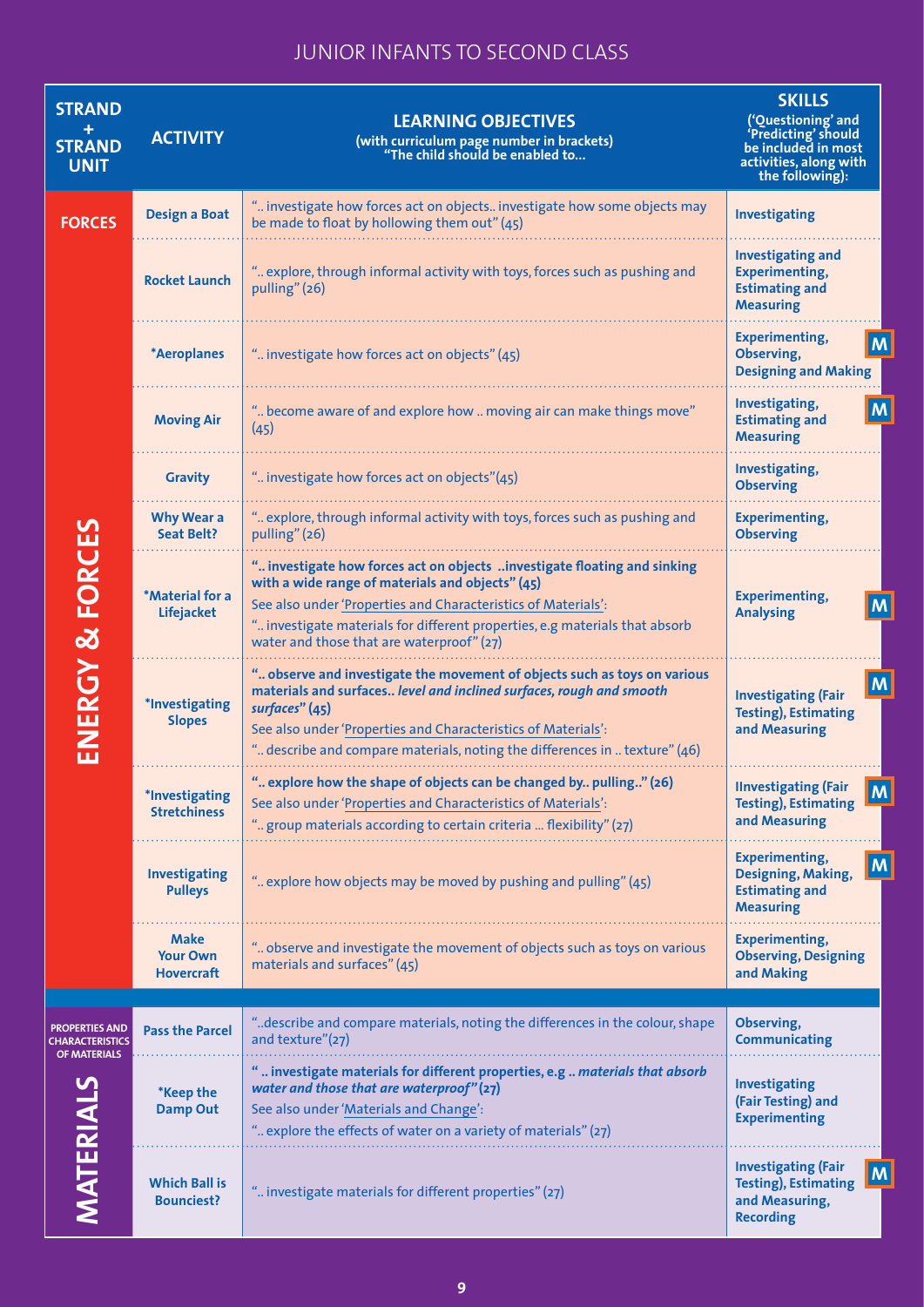| <b>STRAND</b><br><b>STRAND</b><br><b>UNIT</b>                          | <b>ACTIVITY</b>                              | <b>LEARNING OBJECTIVES</b><br>(with curriculum page number in brackets)<br>"The child should be enabled to                                                                                                                                                                                                                                                                                                                                                                                                                                                                                                                  | <b>SKILLS</b><br>('Questioning' and<br>'Predicting' should<br>be included in most<br>activities, along with<br>the following): |
|------------------------------------------------------------------------|----------------------------------------------|-----------------------------------------------------------------------------------------------------------------------------------------------------------------------------------------------------------------------------------------------------------------------------------------------------------------------------------------------------------------------------------------------------------------------------------------------------------------------------------------------------------------------------------------------------------------------------------------------------------------------------|--------------------------------------------------------------------------------------------------------------------------------|
| <b>PROPERTIES AND</b><br><b>CHARACTERISTICS</b><br><b>OF MATERIALS</b> | *Investigating<br><b>Children's</b><br>Coats | " investigate materials for different properties, e.g. materials that keep<br>us warm" (27); become aware of and investigate the suitability of different<br>kinds of clothes for variations in temperature recognise that some fabrics<br>keep us warmer than others" (46)<br>See also under 'Plants and Animals':<br>" recognise that plants and animals provide us with materials with which<br>to make clothes, e.g. sheep, cows, cotton" (SESE Teacher Guidelines P.47, for<br>integrated approach to CLOTHES.)<br>and under 'Heat': " identify ways of keeping objects and substances warm<br>and cold  clothes" (25) | <b>Analysing (Sorting</b><br>and Classifying),<br>M<br><b>Recording</b>                                                        |
|                                                                        | Design a<br><b>Bridge</b>                    | " begin to explore how different materials may be used in construction<br>structures" (46)<br>See also: "  explore how to make a paper bridge stronger" (p. 37 of SESE<br><b>Teacher Guidelines)</b>                                                                                                                                                                                                                                                                                                                                                                                                                        | M<br><b>Investigating and</b><br><b>Experimenting,</b><br><b>Analysing</b>                                                     |
| <b>MATERIALS</b>                                                       | *Material for a<br>Lifejacket                | " investigate materials for different properties, e.g materials that absorb<br>water and those that are waterproof" (27)<br>See also under 'Forces': "investigate how forces act on objects investigate<br>floating and sinking with a wide range of materials and objects" (45)                                                                                                                                                                                                                                                                                                                                            | <b>Experimenting,</b><br><b>Sorting and</b><br><b>Classifying</b>                                                              |
|                                                                        | <i>*Investigating</i><br><b>Slopes</b>       | " describe and compare materials, noting the differences in  texture" (46)<br>See also under 'Forces'<br>" observe and investigate the movement of objects such as toys on various<br>materials and surfaces  level and inclined surfaces, rough and smooth<br>surfaces" (45)                                                                                                                                                                                                                                                                                                                                               | M<br>Investigating,<br><b>Observing, Estimating</b><br>and Measuring'                                                          |
|                                                                        | <i>*Investigating</i><br><b>Stretchiness</b> | " group materials according to certain criteria  flexibility" (27)<br>See also under 'Forces':<br>" explore how the shape of objects can be changed by  pulling" (26)                                                                                                                                                                                                                                                                                                                                                                                                                                                       | $\mathsf{M}$<br>Investigating,<br><b>Analysing, Estimating</b><br>and Measuring                                                |
|                                                                        | <i>*Sound</i><br><b>Insulation</b>           | " investigate materials for different properties" (27)<br>See also under 'Myself':<br>"  use all the senses ( hearing ) to become aware of and explore<br>environments" (24); and under 'Sound': " differentiate between  loud and<br>soft sounds" (43)                                                                                                                                                                                                                                                                                                                                                                     | Investigating,<br><b>Analysing</b>                                                                                             |
|                                                                        | <b>Which Paper</b><br><b>Absorbs Best</b>    | " group materials according to their properties and/or composition"<br>"identify how materials are used"                                                                                                                                                                                                                                                                                                                                                                                                                                                                                                                    | Design, Plan and<br><b>Carry Out Simple</b><br>$\mathsf{M}$<br><b>Investigations</b>                                           |
|                                                                        | <i>*</i> Keeping Ice<br><b>Lollies Cool</b>  | " investigate materials for different properties" (27)<br>See also under 'Heat': " identify ways of keeping objects and substances<br>warm and cold  wrapping and covering" (25)                                                                                                                                                                                                                                                                                                                                                                                                                                            | <b>Investigating (Fair</b><br>Testing), Measuring,<br>M<br><b>Analysing (Sorting</b><br>and Classifying)                       |
| <b>MATERIALS</b><br><b>AND</b><br><b>CHANGE</b>                        | *Keep the<br><b>Damp Out</b>                 | " explore the effects of water on a variety of materials" (27)<br>See also under 'Properties and Characteristics of Materials':<br>" investigate materials for different properties, e.g. . materials that absorb<br>water and those that are waterproof" (27)                                                                                                                                                                                                                                                                                                                                                              | <b>Investigating (Fair</b><br><b>Testing), Observing</b>                                                                       |
|                                                                        | *Investigating<br><b>Plastic</b>             | "begin to investigate how materials may be changed by mixing" (47)<br>See also under 'Caring for My Locality':<br>" become aware of ways in which the environment can be polluted or<br>harmed  litter"(48)                                                                                                                                                                                                                                                                                                                                                                                                                 | <b>Experimenting,</b><br><b>Observing</b>                                                                                      |
|                                                                        | <b>Pop Top</b>                               | " explore the effects of heating and cooling on a range of liquids and solids"<br>(46)                                                                                                                                                                                                                                                                                                                                                                                                                                                                                                                                      | <b>Experimenting,</b><br><b>Observing</b>                                                                                      |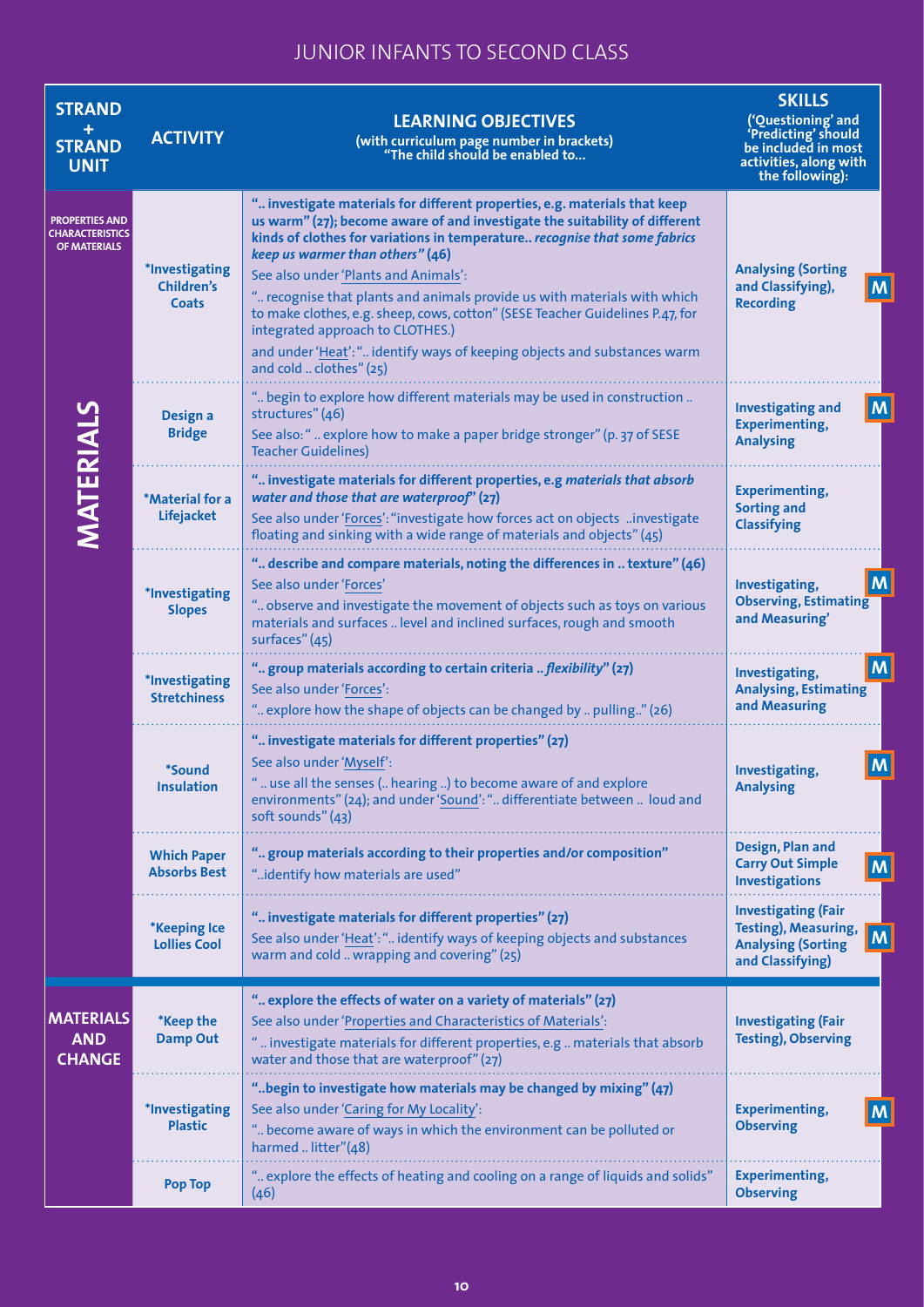| <b>STRAND</b><br><b>STRAND</b><br><b>UNIT</b>   | <b>ACTIVITY</b>                         | <b>LEARNING OBJECTIVES</b><br>(with curriculum page number in brackets)<br>"The child should be enabled to                                                                                                                                                            | <b>SKILLS</b><br>('Ouestioning' and<br>Predicting' should<br>be included in most<br>activities, along with<br>the following): |
|-------------------------------------------------|-----------------------------------------|-----------------------------------------------------------------------------------------------------------------------------------------------------------------------------------------------------------------------------------------------------------------------|-------------------------------------------------------------------------------------------------------------------------------|
| <b>MATERIALS</b><br><b>AND</b><br><b>CHANGE</b> | *Make a Lava<br>Lamp                    | "begin to investigate how materials may be changed by mixing" (47)<br>See also under 'Environmental Awareness and Care':<br>" become aware of ways in which the environment can be polluted or<br>harmed (oil spillages at sea)" (48)                                 | <b>Experimenting,</b><br>M<br><b>Observing</b>                                                                                |
| <b>CARING FOR MY</b><br><b>LOCALITY</b>         | <i>*Investigating</i><br><b>Plastic</b> | " become aware of ways in which the environment can be polluted or<br>harmed  litter"(48)<br>See also under 'Materials and Change':<br>"begin to investigate how materials may be changed by mixing" (47)                                                             | M<br><b>Experimenting,</b><br><b>Observing, Designing</b><br>and Making                                                       |
| CARI                                            | *Make a Bird<br><b>Feeder</b>           | " identify, discuss and implement simple strategies for improving and<br>caring for the environment  caring for living and non-living things in the<br>locality" (28)<br>See also under 'Plants and Animals':<br>" develop some awareness of plants and animals" (42) | <b>Designing and Making</b>                                                                                                   |
| ENVIRONMENTA<br>WARENESS & CA                   | *Make a Lava<br>Lamp                    | " become aware of ways in which the environment can be polluted or<br>harmed (oil spillages at sea)" (48)<br>See also under 'Materials and Change':<br>" begin to investigate how materials may be changed by mixing" (47);                                           | M<br><b>Experimenting,</b><br><b>Observing</b>                                                                                |
|                                                 | <b>Signs of Spring</b>                  | " observe and develop an awareness of living things in local  environment"<br>(48)<br>See also under 'Plants and Animals':<br>" observe, identify and explore a variety of living things in local habitats"<br>(42)                                                   | M<br><b>Observing, Measuring</b><br><b>Recording and</b><br><b>Communicating</b>                                              |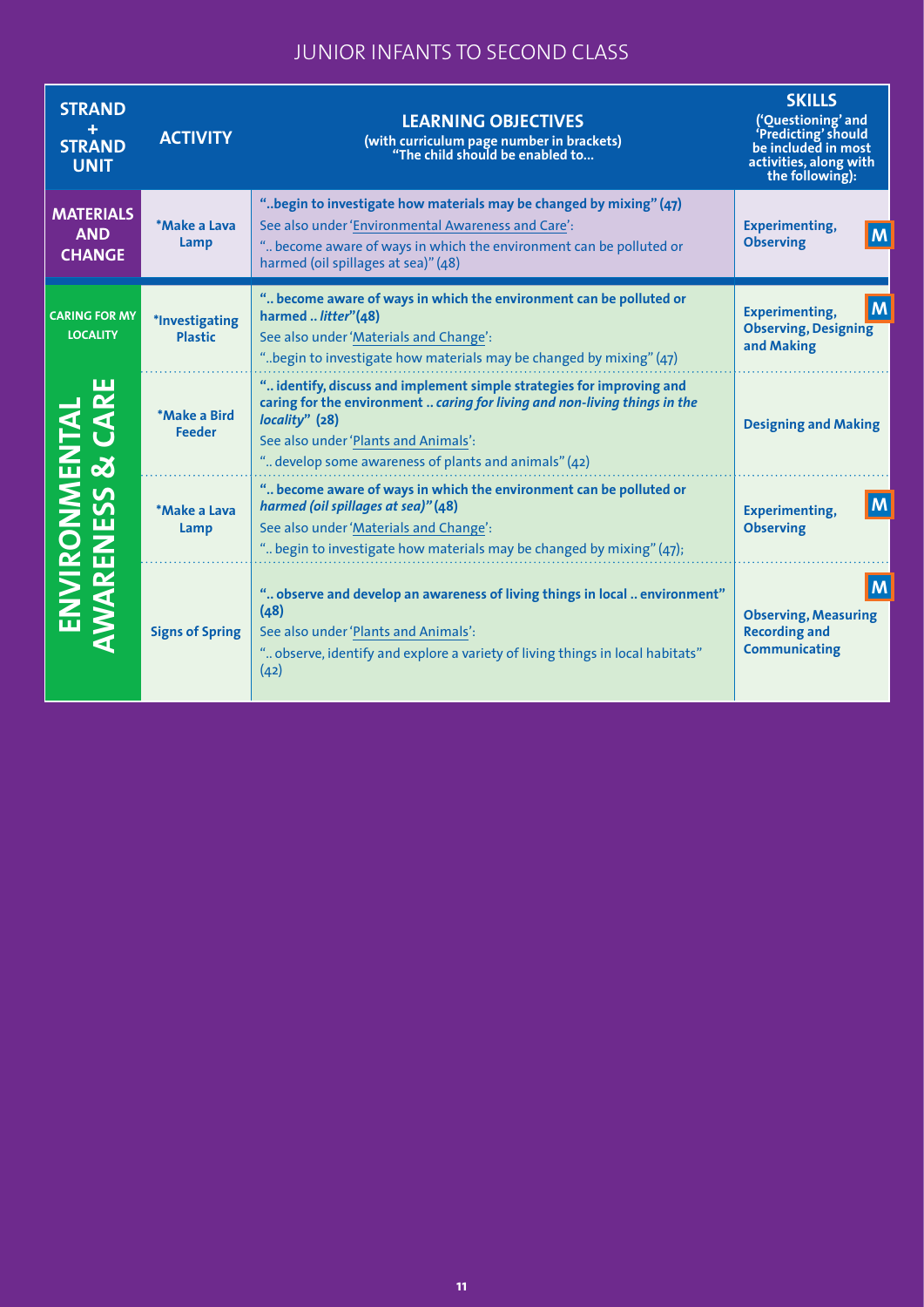#### **SOME CURRICULUM PAGE NUMBERS REFER TO CONTENT FOR YOUNGER CLASSES BUT THE ACTIVITIES CAN BE TAUGHT TO SENIOR CLASSES IN A MORE ADVANCED MANNER.**

| <b>STRAND</b><br><b>STRAND</b><br><b>UNIT</b>              | <b>ACTIVITY</b>                                                       | <b>LEARNING OBJECTIVES</b><br>(with curriculum page number in brackets)<br>"The child should be enabled to                                                                                                                                                                                          | <b>SKILLS</b><br>('Questioning' and<br>'Predicting' should<br>be included in most<br>activities, along with<br>the following): |
|------------------------------------------------------------|-----------------------------------------------------------------------|-----------------------------------------------------------------------------------------------------------------------------------------------------------------------------------------------------------------------------------------------------------------------------------------------------|--------------------------------------------------------------------------------------------------------------------------------|
| <b>HUMAN</b><br><b>LIFE</b>                                | <b>Exploring</b><br><b>Lungs</b>                                      | " become aware of and investigate breathing  investigate breathing rate<br>before and after exercise" (61)                                                                                                                                                                                          | $\mathsf{M}$<br>Investigating,<br><b>Recording</b>                                                                             |
|                                                            | <b>Exercise Your</b><br><b>Heart</b>                                  | " identify some requirements for growth and development in the human<br>exercise" (41)                                                                                                                                                                                                              | Investigating,<br>M<br><b>Recording</b>                                                                                        |
|                                                            | Myself-<br>Fingerprints,<br><b>Dominant Eye,</b><br><b>Blind Spot</b> | (Variety and Characteristics of living things)<br>" recognise and/or measure physical similarities and differences between<br>individuals" $(41)$                                                                                                                                                   | Investigating,<br><b>Experimenting</b>                                                                                         |
|                                                            | <b>How Much Air</b><br><b>Can My Lungs</b><br>Hold?                   | (Variety and Characteristics of living things)<br>" recognise and/or measure physical similarities and differences between<br>individuals" (41)                                                                                                                                                     | M<br><b>Measuring, Recording</b>                                                                                               |
|                                                            | <b>My Reaction</b><br><b>Time</b>                                     | (Variety and Characteristics of living things)<br>" recognise and/or measure physical similarities and differences between<br>individuals" (41)                                                                                                                                                     | $\mathsf{M}$<br>Investigating,<br><b>Measuring</b>                                                                             |
|                                                            | <b>Height and</b><br><b>Shoe Size</b>                                 | (Variety and Characteristics of living things)<br>" recognise and/or measure physical similarities and differences between<br>individuals" (41)                                                                                                                                                     | Questioning,<br>$\mathsf{M}$<br><b>Recording</b><br><b>Analysing (look</b><br>for and recognise<br>relationships)              |
|                                                            | <b>Make Your</b><br><b>Own Teeth</b>                                  | " design and make a clay model of a set of teeth (or part of a set of teeth"<br>(61)                                                                                                                                                                                                                | <b>Designing and</b><br><b>Making</b>                                                                                          |
| <b>PLANT</b><br><b>AND</b><br><b>ANIMAL</b><br><b>LIFE</b> | <b>Starch is</b><br><b>Everywhere</b>                                 | " group and compare living things into sets according to their similarities<br>and differences" (84)                                                                                                                                                                                                | <b>Experimenting,</b><br><b>Analysing (Sorting</b><br>and Classifying)                                                         |
|                                                            | Growing<br><b>Tomatoes</b>                                            | " investigate the factors that affect plant growth" (84)                                                                                                                                                                                                                                            | <b>Investigating and</b><br><b>Experimenting,</b><br><b>Observing</b>                                                          |
|                                                            | <b>How Plants</b><br><b>Drink</b>                                     | " become aware of some of the basic life processes in animals and plants"<br>(84)                                                                                                                                                                                                                   | <b>Observing and</b><br>investigating                                                                                          |
|                                                            | *Make a Bird<br><b>Feeder</b>                                         | " become aware of some of the basic life processes in animals and plants<br>design and make an animal home that provides for  feeding " (62)<br>See also under 'Environmental Awareness and Care':<br>" realise that there is a personal responsibility for taking care of the<br>environment" (70) | <b>Designing and</b><br><b>Making</b>                                                                                          |
|                                                            | <b>Signs of Spring</b>                                                | " measure, compare and record  capacity, time,  temperature  using<br>appropriate  equipment  rain gauges  thermometers " (57)                                                                                                                                                                      | $\mathsf{M}$<br><b>Estimating,</b><br><b>Measuring,</b><br><b>Observing</b><br>and Recording                                   |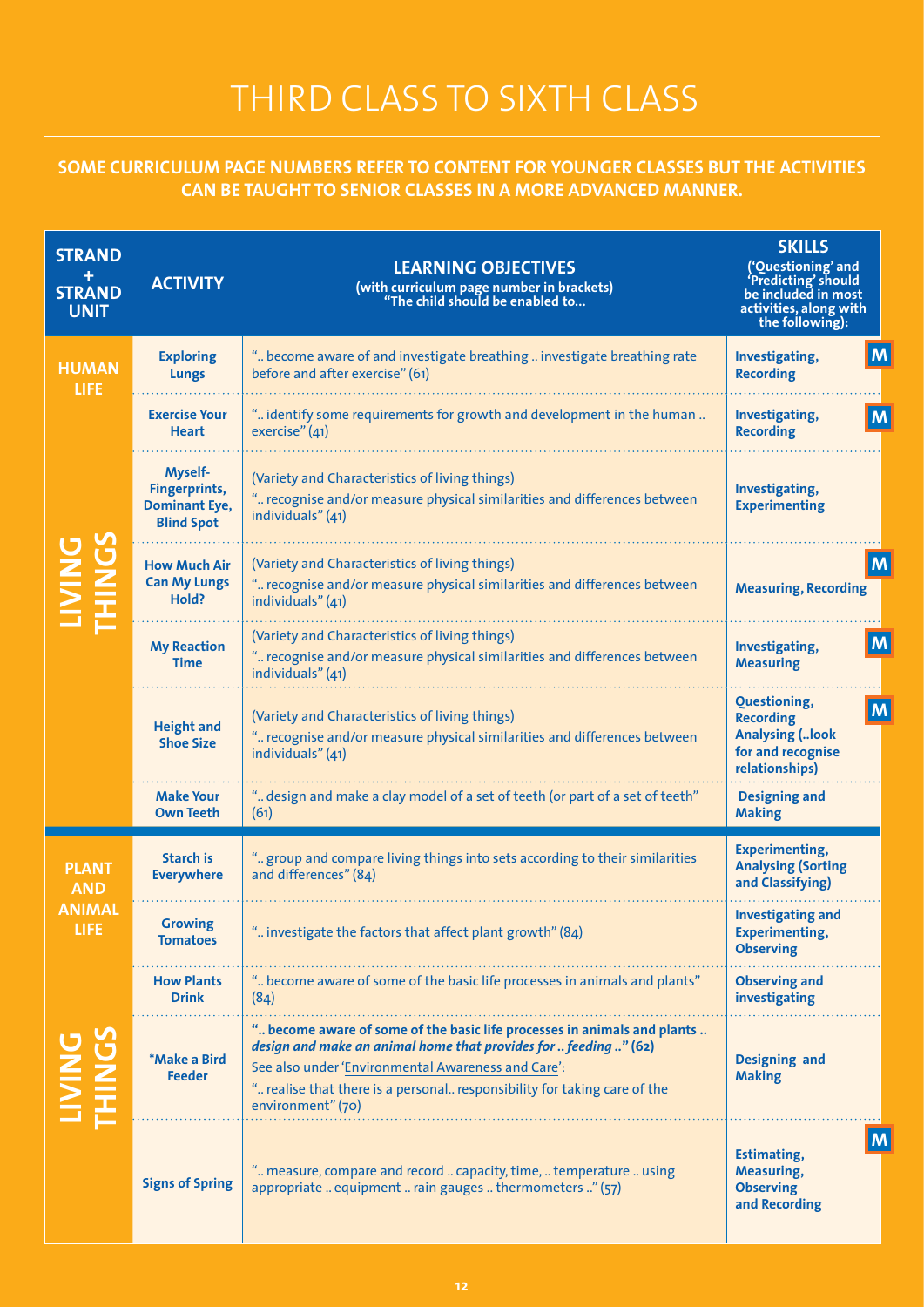| <b>STRAND</b><br><b>STRAND</b><br><b>UNIT</b>        | <b>ACTIVITY</b>                                                      | <b>LEARNING OBJECTIVES</b><br>(with curriculum page number in brackets)<br>"The child should be enabled to                                                                                                                                                                                                                                | <b>SKILLS</b><br>('Questioning' and<br>'Predicting' should<br>be included in most<br>activities, along with<br>the following): |
|------------------------------------------------------|----------------------------------------------------------------------|-------------------------------------------------------------------------------------------------------------------------------------------------------------------------------------------------------------------------------------------------------------------------------------------------------------------------------------------|--------------------------------------------------------------------------------------------------------------------------------|
| <b>LIGHT</b>                                         | Make a<br><b>Periscope</b>                                           | " investigate how mirrors  are good reflectors of light  design and make a<br>periscope" (85)                                                                                                                                                                                                                                             | M<br>Measuring,<br><b>Designing and Making</b>                                                                                 |
|                                                      | <b>*Rainbow</b><br><b>Spinner</b>                                    | " investigate the splitting and mixing of light" (85)<br>See also under 'Magnetism and Electricity':<br>" investigate current electricity  use wires, bulbs, motors and batteries" (86)                                                                                                                                                   | M<br><b>Measuring, Observing</b>                                                                                               |
|                                                      | <b>Mirror Writing</b>                                                | " investigate how mirrors and other shiny objects are good reflectors of<br>light" $(63)$                                                                                                                                                                                                                                                 | <b>Investigating and</b><br><b>Experimenting,</b><br><b>Observing</b>                                                          |
| 53                                                   | <b>Creepy</b><br><b>Reflections and</b><br><b>Floating Finger</b>    | " investigate how mirrors and other shiny objects are good reflectors of<br>light" $(63)$                                                                                                                                                                                                                                                 | <b>Investigating and</b><br><b>Experimenting,</b><br><b>Observing</b>                                                          |
| ENERG<br><b>FORCI</b><br><u>ನ</u>                    | *Solar Energy                                                        | " learn that light is a form of energy" (63,85)<br>See also under 'Heat':<br>" recognise a variety of sources of heat, e.g. solar energy" (86), and<br>'Environmental Awareness':<br>" become aware of the importance of the Earth's renewable and non-<br>renewable resources" (90)                                                      | M<br><b>Experimenting,</b><br><b>Analysing</b>                                                                                 |
|                                                      | <i><b>*Satellites and</b></i><br><b>Reflection</b>                   | " investigate how mirrors and other shiny objects are good reflectors of<br>light" (63)<br>See also under 'Science and the Environment':<br>" appreciate the application of science and technology in familiar contexts<br>information and communication technologies" (91)                                                               | <b>Investigating and</b><br>M<br><b>Experimenting,</b><br><b>Measuring</b>                                                     |
|                                                      | <b>Investigating</b><br><b>Mirrors</b>                               | " investigate how mirrors and other shiny surfaces are good reflectors of<br>light"<br>"effects of flat shiny surface, curved shiny surface" (63, 85)                                                                                                                                                                                     | M<br><b>Experimenting,</b><br><b>Observing, Analysing</b>                                                                      |
|                                                      | Investigating<br><b>Refraction</b>                                   | " investigating the refraction of lightexplore how objects may be<br>magnified using simple lens or magnifier" (85)                                                                                                                                                                                                                       | <b>Experimenting,</b><br><b>Observing, Analysing, M</b><br><b>Designing and Making</b>                                         |
| <b>SOUND</b>                                         | <b>Strange</b><br><b>Sounds</b><br><b>String</b><br><b>Telephone</b> | " understand and explore how different sounds may be made by making a<br>variety of materials vibrate" (63)<br>" explore the fact that sound travels through materials" (63)                                                                                                                                                              | <b>Experimenting,</b><br><b>Observing</b><br>M<br><b>Experimenting,</b><br><b>Observing</b>                                    |
|                                                      | <i>*Sound</i><br><b>Insulation</b>                                   | " appreciate the importance of hearing", "explore how sound travels<br>through materials  identify materials that muffle sounds, design and make<br>a pair of ear muffs" (85)<br>See also under 'Properties and Characteristics of Materials':<br>" group materials according to their properties  e.g. ability to muffle<br>sounds" (66) | <b>Fair Testing,</b><br><b>Estimating, Measuring,</b><br>Investigating,<br><b>Analysing, Designing</b><br>and Making<br>M      |
| <b>HEAT</b><br>S<br>ш                                | <i>*</i> Keeping<br><b>Warm</b>                                      | " measure changes in temperature using a thermometer" (64)<br>See also under 'Properties and characteristics of Materials': " experiment to<br>establish which materials are conductors of heat or insulators" (66)                                                                                                                       | <b>Estimating and</b><br>Measuring,<br>Investigating,<br>M<br>(Fair Testing)                                                   |
| ENERGY<br>FORC<br><u>ನ</u>                           | *Solar Energy                                                        | " recognise a variety of sources of heat, e.g. solar energy" (86);<br>see also under 'Light'<br>" learn that light is a form of energy" (63,85); and 'Environmental Awareness'<br>" become aware of the importance of the Earth's renewable and non-<br>renewable resources" (90)                                                         | <b>Experimenting,</b><br><b>Analysing</b>                                                                                      |
|                                                      | *Friction - Slip<br>or Stick                                         | " recognise a variety of sources of heat  friction in mechanical movement" (86)<br>See also under 'Forces': " explore the effects of friction on movement" (65,87)                                                                                                                                                                        | <b>Experimenting,</b><br><b>Observing</b>                                                                                      |
|                                                      | <b>Water Fountain</b>                                                | " know that heat energy can be transferred  in water " (86)                                                                                                                                                                                                                                                                               | <b>Experimenting, Observing</b>                                                                                                |
| <b>MAGNETISM</b><br><b>AND</b><br><b>ELECTRICITY</b> | <b>Magnetic Car</b>                                                  | " learn that magnets can push or pull magnetic material"(64)                                                                                                                                                                                                                                                                              | <b>Experimenting,</b><br><b>Observing, Designing</b><br>and Making                                                             |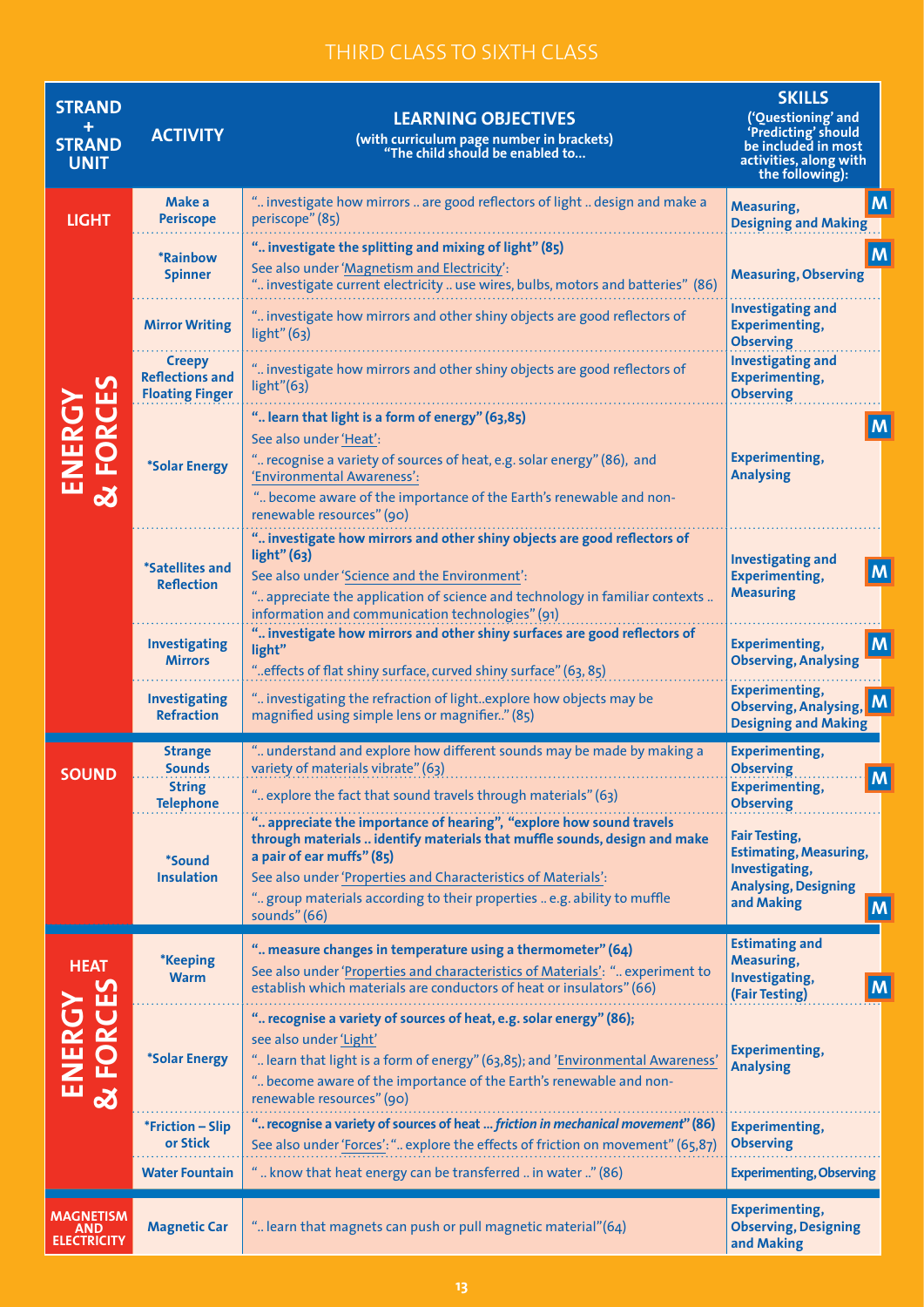| <b>STRAND</b><br><b>STRAND</b><br><b>UNIT</b> | <b>ACTIVITY</b>                                    | <b>LEARNING OBJECTIVES</b><br>(with curriculum page number in brackets)<br>"The child should be enabled to                                                                                                                                                                                                                                                                                                                                                                                                                                                                                           | <b>SKILLS</b><br>('Questioning' and<br>'Predicting' should<br>be included in most<br>activities, along with<br>the following):             |
|-----------------------------------------------|----------------------------------------------------|------------------------------------------------------------------------------------------------------------------------------------------------------------------------------------------------------------------------------------------------------------------------------------------------------------------------------------------------------------------------------------------------------------------------------------------------------------------------------------------------------------------------------------------------------------------------------------------------------|--------------------------------------------------------------------------------------------------------------------------------------------|
|                                               | <b>Magnetic Race</b>                               | " investigate that magnets attract certain materials through other materials" (64)                                                                                                                                                                                                                                                                                                                                                                                                                                                                                                                   | <b>Designing and Making</b>                                                                                                                |
| MAGNETISM<br><b>AND</b><br><b>ELECTRICITY</b> | <b>Make an Electric</b><br>Quiz                    | " investigate current electricity by constructing simple circuits" (64)                                                                                                                                                                                                                                                                                                                                                                                                                                                                                                                              | <b>Investigating and</b><br><b>Experimenting,</b><br><b>Designing and Making</b>                                                           |
|                                               | Make a<br><b>Lighthouse</b>                        | " investigate current electricity by constructing simple circuits  e.g. design<br>and make  a lighthouse" (64)                                                                                                                                                                                                                                                                                                                                                                                                                                                                                       | <b>Experimenting,</b><br><b>Designing and Making</b>                                                                                       |
|                                               | <b>*Rainbow Spinner</b>                            | " investigate current electricity  use wires, bulbs, motors and batteries" (86)<br>See also under 'Light': " investigate the splitting and mixing of light" (85)                                                                                                                                                                                                                                                                                                                                                                                                                                     | <b>Experimenting,</b><br>M<br>Observing,                                                                                                   |
| $\mathbf{5}$                                  | <i><b>*Motors and</b></i><br><b>Vehicles</b>       | " investigate current electricity  use wires, bulbs, motors and batteries" (86)<br>See also under 'Forces': " identify and explore how objects and materials<br>may be moved  by machines using rollers, wheels, axles, gear wheels, chains<br>and belts" (87)                                                                                                                                                                                                                                                                                                                                       | <b>Experimenting,</b><br><b>Designing and Making</b>                                                                                       |
| <b>FORCI</b>                                  | <b>Design and Make</b><br><b>Traffic Lights</b>    | " investigate current electricity  design and make set of traffic lights" (86)                                                                                                                                                                                                                                                                                                                                                                                                                                                                                                                       | M<br><b>Experimenting,</b><br><b>Designing and Making</b>                                                                                  |
| ENERGY<br>ವ                                   | *Measuring and<br><b>Saving Energy</b>             | " become aware of and understand the dangers of electricity  dangers of<br>mains electricity  importance of circuit breakers" (86)<br>See also under 'Materials and change'<br>" identify ways in which homes and buildings are heated and insulated" (89);<br>and under 'Environmental Awareness':<br>" come to appreciate the need to conserve resources  turning off lights "<br>$(90)$ and<br>'Caring for the Environment'<br>" participate in activities that contribute to the enhancement of the<br>environment  become aware of the need to use energy wisely in school and<br>at home" (92) | M<br><b>Estimating and</b><br>Measuring,<br>Recording,<br><b>Analysing</b>                                                                 |
| <b>FORCES</b>                                 | <b>The Moon, Craters</b><br>and Meteorites         | " investigate falling objects" (65)                                                                                                                                                                                                                                                                                                                                                                                                                                                                                                                                                                  | <b>Investigating (Fair</b><br>$\mathsf{M}$<br><b>Testing), Estimating</b><br>and Measuring                                                 |
|                                               | <b>Starting and</b><br><b>Stopping</b>             | " explore how objects may be moved; explore how some moving objects<br>may be slowed down" (65)                                                                                                                                                                                                                                                                                                                                                                                                                                                                                                      | Predicting,<br><b>Experimenting</b>                                                                                                        |
|                                               | <b>Wag the Dog</b>                                 | " explore how levers may be used to help lift different objects  design and<br>make a toy using a lever" (65,87)                                                                                                                                                                                                                                                                                                                                                                                                                                                                                     | <b>Experimenting,</b><br><b>Designing and Making</b>                                                                                       |
|                                               | <b>Make a Rocket</b>                               | " identify and explore how objects and materials may be moved" (87)                                                                                                                                                                                                                                                                                                                                                                                                                                                                                                                                  | <b>Experimenting</b>                                                                                                                       |
|                                               | <b>Paper Helicopters</b>                           | " investigate falling objects" (65); "explore the effect of friction on<br>movement  e.g. air resistance" (87)                                                                                                                                                                                                                                                                                                                                                                                                                                                                                       | <b>Investigating</b><br>M<br>(Fair Testing),<br><b>Experimenting</b>                                                                       |
| <b>FORCES</b><br>ENERG                        | <b>Can You Balance?</b>                            | " investigate how forces act on objects" (45)                                                                                                                                                                                                                                                                                                                                                                                                                                                                                                                                                        | <b>Experimenting</b>                                                                                                                       |
|                                               | <b>Dancing Raisins</b>                             | " investigate floating and sinking with a wide range of materials and objects" (45)                                                                                                                                                                                                                                                                                                                                                                                                                                                                                                                  | <b>Observing</b>                                                                                                                           |
| ವ                                             | <b>Diving Drops and</b><br><b>Sinking Feelings</b> | " investigate floating and sinking with a wide range of materials and<br>objects" (45)                                                                                                                                                                                                                                                                                                                                                                                                                                                                                                               | <b>Experimenting,</b><br><b>Observing</b>                                                                                                  |
|                                               | Friction - Slip or<br>Stick?                       | " explore the effects of friction on movement" (65,87)<br>See also under 'Heat': " recognise a variety of sources of heat  friction in<br>mechanical movement" (86)                                                                                                                                                                                                                                                                                                                                                                                                                                  | <b>Experimenting,</b><br><b>Observing</b>                                                                                                  |
|                                               | <b>Design And Make</b><br><b>A Paper Rocket</b>    | " become aware of and explore how moving air can make things move" (45)                                                                                                                                                                                                                                                                                                                                                                                                                                                                                                                              | <b>Investigating (Fair</b><br>l M<br><b>Testing), Estimating</b><br>and Measuring,<br>Recording, analysing,<br><b>Designing and Making</b> |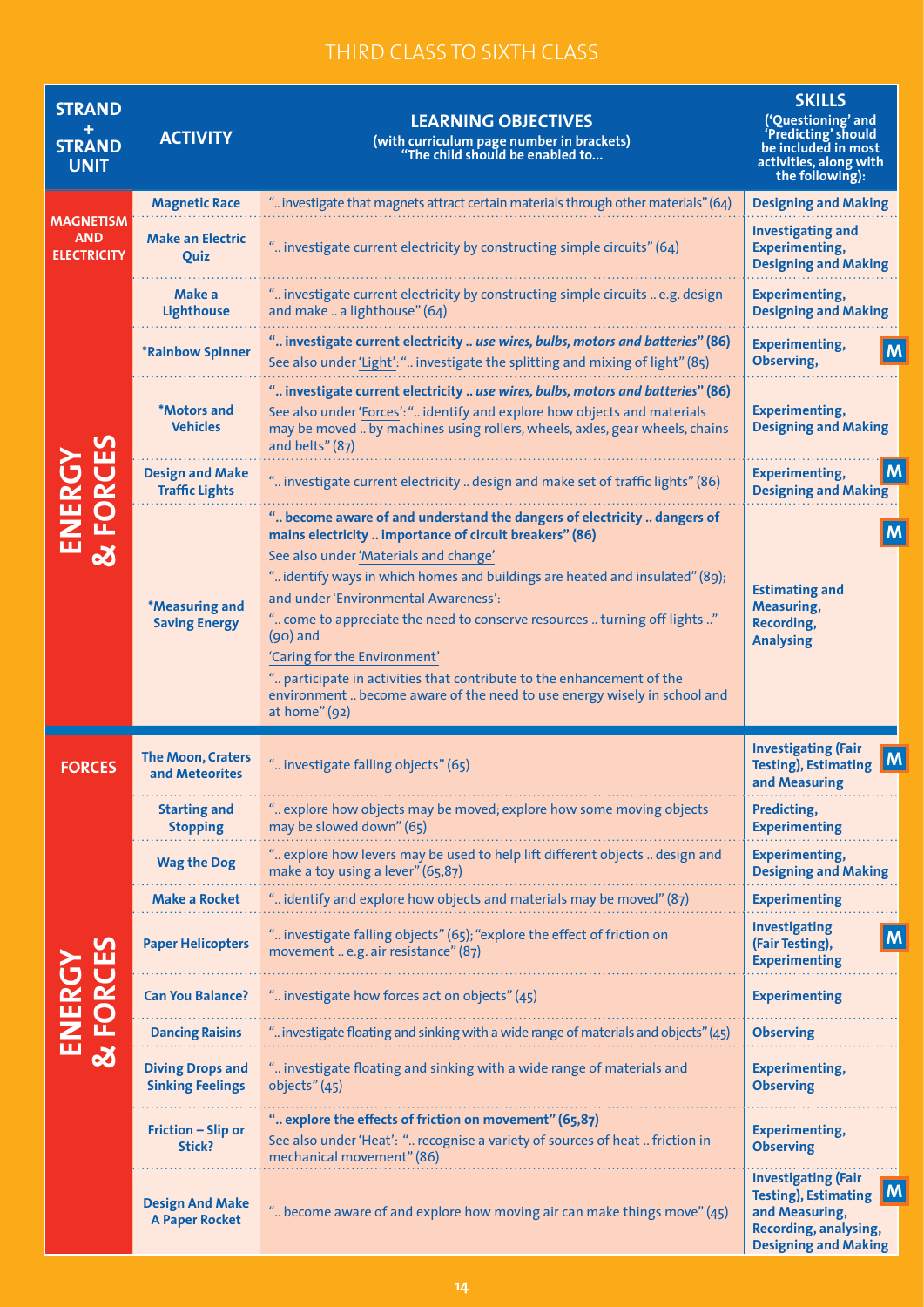| <b>STRAND</b><br>÷<br><b>STRAND</b><br><b>UNIT</b> | <b>ACTIVITY</b>                                          | <b>LEARNING OBJECTIVES</b><br>(with curriculum page number in brackets)<br>"The child should be enabled to                                                                                                                                                                                                                     | <b>SKILLS</b><br>('Questioning' and<br>'Predicting' should<br>be included in most<br>activities, along with<br>the following): |
|----------------------------------------------------|----------------------------------------------------------|--------------------------------------------------------------------------------------------------------------------------------------------------------------------------------------------------------------------------------------------------------------------------------------------------------------------------------|--------------------------------------------------------------------------------------------------------------------------------|
|                                                    | <b>Design a Boat</b>                                     | " investigate the pushing force of water" (65)                                                                                                                                                                                                                                                                                 | Investigating<br>(Fair Testing)                                                                                                |
|                                                    | <b>Rocket Launch</b>                                     | " identify and explore how objects may be moved" (87)                                                                                                                                                                                                                                                                          | Investigating,<br><b>Experimenting</b>                                                                                         |
|                                                    | <b>Acrobatic</b><br><b>Clown</b>                         | " come to appreciate that gravity is a force" (87)                                                                                                                                                                                                                                                                             | <b>Experimenting,</b><br><b>Designing and Making</b>                                                                           |
|                                                    | *Make Your<br><b>Own Windmill</b>                        | " identify and explore how objects and materials may be moved  design<br>and make a windmill" (87)<br>See also under 'Environmental Awareness':<br>" foster an appreciation of the ways in which people use the Earth's<br>resources  using wind  energy to produce power" (90)                                                | <b>Designing and Making</b>                                                                                                    |
|                                                    | Design a<br><b>Catapult</b>                              | " identify how objects and materials may be moved" (87)                                                                                                                                                                                                                                                                        | M<br><b>Estimating and</b><br><b>Measuring, Recording,</b><br><b>Designing and Making</b>                                      |
|                                                    | <b>Gravity</b>                                           | " investigate falling objects (65); explore how some moving objects may be<br>slowed down  design and make a parachute (65); come to appreciate that<br>gravity is a force" (87)                                                                                                                                               | M<br>Investigating,<br><b>Designing and Making</b>                                                                             |
|                                                    | *Investigating<br><b>Slopes</b>                          | " explore the effect of friction on movement through experimenting with<br>toys and objects on various surfaces" (65)<br>See also under 'Materials':<br>" describe and compare materials, noting the differences in colour, shape<br>and texture" (66)                                                                         | M<br><b>Investigating (Fair</b><br><b>Testing), Estimating</b><br>and Measuring                                                |
| & FORCES<br>ENERGY                                 | <i>*Investigating</i><br><b>Stretchiness</b>             | " explore how objects may be moved  by twisting and stretching" (65)<br>See also under 'Materials':<br>" group materials according to their properties" (66)                                                                                                                                                                   | <b>Investigating (Fair</b><br>$\mathsf{M}% _{T}$<br>Testing), Estimating,<br><b>Measuring</b>                                  |
|                                                    | <b>Seat Belt</b>                                         | " explore the effect of friction on movement and how it may be used to slow<br>or stop moving objects" (87)                                                                                                                                                                                                                    | <b>Experimenting,</b><br><b>Observing</b>                                                                                      |
|                                                    | <b>Design and</b><br><b>Make a Water</b><br><b>Pump</b>  | " identify and explore how objects and materials may be moved  by<br>pouring and pumping" (87)                                                                                                                                                                                                                                 | <b>Designing and Making</b>                                                                                                    |
|                                                    | <b>Design and</b><br><b>Make a Foam</b><br><b>Rocket</b> | "identify how objects and materials may be moved"(87); "come to<br>appreciate that gravity is a force" (87)                                                                                                                                                                                                                    | <b>Experimenting,</b><br>M<br><b>Measuring,</b><br><b>Designing and Making</b>                                                 |
|                                                    | *Air and Water<br><b>Power</b>                           | " identify and explore how objects and materials may be moved  using<br>trapped air pressure (pneumatics), using trapped liquid under pressure<br>(hydraulics)" (87)<br>See also under 'Science and the Environment':<br>" appreciate the application of science and technology in familiar contexts<br>pneumatic drill." (91) | M<br><b>Experimenting,</b><br><b>Estimating and</b><br><b>Measuring, Designing</b><br>and Making                               |
|                                                    | *Investigating<br><b>Pulleys</b>                         | " explore how objects may be moved by machines, e.g. pulleys  design and<br>make a pulley system" (65)<br>See also under 'Science and the Environment':<br>" appreciate the application of science and technology in familiar contexts<br>pulleys  crane on a building site" (91)                                              | M<br><b>Experimenting,</b><br><b>Estimating and</b><br><b>Measuring, Designing</b><br>and Making                               |
|                                                    | <i><b>*Motors and</b></i><br><b>Vehicles</b>             | " identify and explore how objects and materials may be moved  by<br>machines using rollers, wheels, axles, gear wheels, chains and belts" (87)<br>See also under 'Magnetism and Electricity': " investigate current electricity<br>use wires, bulbs, motors and batteries" (86)                                               | <b>Designing and Making</b>                                                                                                    |
|                                                    | *Aeroplanes                                              | " investigate how forces act on objects" (45)<br>See also under 'Environmental Awareness and Care/ Science and the<br>Environment': " identify ways in which science and technology contribute<br>positively to society  transport "(69)                                                                                       | M<br><b>Experimenting,</b><br><b>Observing, Designing</b><br>and Making                                                        |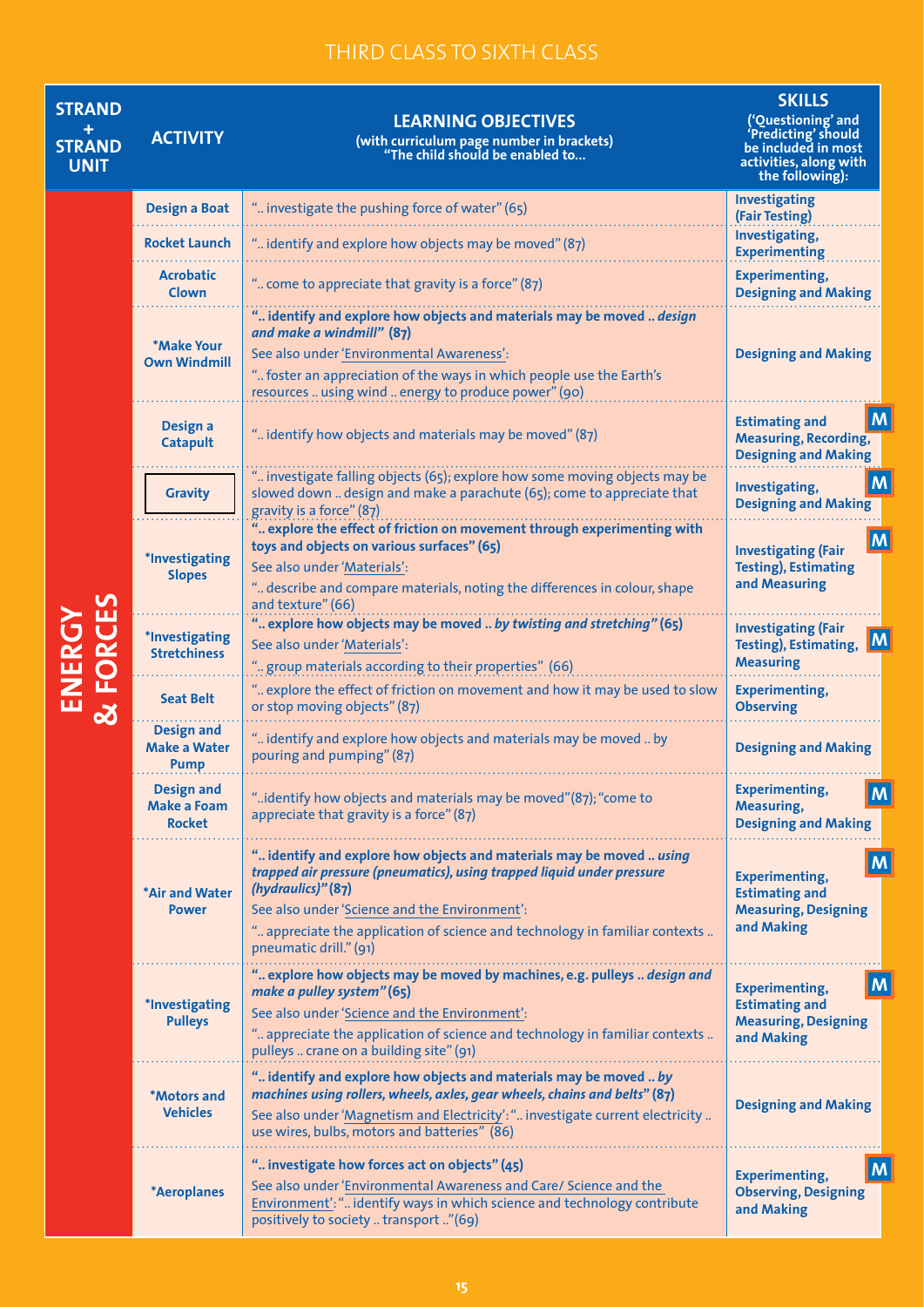| <b>STRAND</b><br>÷<br><b>STRAND</b><br><b>UNIT</b>             | <b>ACTIVITY</b>                                                   | <b>LEARNING OBJECTIVES</b><br>(with curriculum page number in brackets)<br>"The child should be enabled to                                                                                                                                                                                                                                                                          | <b>SKILLS</b><br>('Questioning' and<br>'Predicting' should<br>be included in most<br>activities, along with<br>the following): |
|----------------------------------------------------------------|-------------------------------------------------------------------|-------------------------------------------------------------------------------------------------------------------------------------------------------------------------------------------------------------------------------------------------------------------------------------------------------------------------------------------------------------------------------------|--------------------------------------------------------------------------------------------------------------------------------|
| PROPERTIES AND<br><b>HARACTERISTICS</b><br><b>OF MATERIALS</b> | <b>Kitchen</b><br><b>Detectives -</b><br><b>Acids and Alkalis</b> | " group materials according to their properties" (66)                                                                                                                                                                                                                                                                                                                               | <b>Investigating and</b><br><b>Experimenting,</b><br><b>Analysing</b>                                                          |
|                                                                | <i><b>*Keeping</b></i><br><b>Warm</b>                             | " experiment to establish which materials are conductors of heat or<br>insulators" (66); See also under 'Heat': " measure changes in temperature<br>using a thermometer" (64)                                                                                                                                                                                                       | <b>Investigating (Fair</b><br>M<br><b>Testing), Analysing</b>                                                                  |
|                                                                | <i><b>*Cleaning Dirty</b></i><br><b>Water</b>                     | " explore some ways in which materials may be separated" (67)<br>See also under 'Materials and change':<br>" explore some ways in which materials may be separated  filtration" (89)<br>and 'Science and the Environment':<br>" examine some ways that science and technology have contributed<br>positively to the use of the Earth's resources  purifying water" (91)             | <b>Experimenting,</b><br><b>Observing</b>                                                                                      |
|                                                                | <b>Air Pressure</b>                                               | " identify and investigate a range of common materials in the immediate<br>environment  air " (66)                                                                                                                                                                                                                                                                                  | <b>Experimenting</b>                                                                                                           |
|                                                                | Design a<br><b>Bridge</b>                                         | " investigate how materials may be used in construction  structures" (66)<br>" identify how materials are used  examine how shape affects the strength<br>of structures" (88)                                                                                                                                                                                                       | Investigating<br>$\mathsf{M}$<br>(Fair Testing),<br><b>Experimenting,</b><br><b>Designing and Making</b>                       |
|                                                                | <b>Which Paper</b><br><b>Absorbs Best?</b>                        | " group materials according to their properties" (66)                                                                                                                                                                                                                                                                                                                               | Investigating<br>M<br>(Fair Testing)                                                                                           |
|                                                                | <b>Starch is</b><br><b>Everywhere</b>                             | " group materials according to their properties and/or composition  e.g.<br>foods" (88)                                                                                                                                                                                                                                                                                             | <b>Experimenting,</b><br><b>Observing, Analysing</b>                                                                           |
| TERIALS                                                        | <i><b>*Amazing</b></i><br><b>Triangles</b>                        | " investigate how materials may be used in construction  structures" (66)<br>" identify how materials are used  examine how shape affects the strength<br>of structures" (88)<br>See also under 'Environmental Awareness':<br>" identify positive aspects of natural and built environments through<br>observation, discussion and recording  shapes in rural and urban areas" (90) | M<br><b>Experimenting,</b><br><b>Observing, Designing</b><br>and Making                                                        |
| KN                                                             | <b>Surface</b><br><b>Tension and</b><br><b>Bubbles</b>            | " identify and investigate a range of common materials in the immediate<br>environment  water " (66)<br>See also:<br>" explore the surface tension of water " (SESE Teacher Guidelines p.48)                                                                                                                                                                                        | <b>Experimenting,</b><br><b>Observing</b>                                                                                      |
|                                                                | <b>Paper Strength</b>                                             | " group materials according to their properties  e.g. strength" (66)                                                                                                                                                                                                                                                                                                                | Investigating<br>M<br>(Fair Testing)                                                                                           |
|                                                                | <i><b>*Sound</b></i><br><b>Insulation</b>                         | " group materials according to their properties  e.g. ability to muffle<br>sounds" (66)<br>See also under 'Sound':<br>" appreciate the importance of hearing", " explore how sound travels<br>through materials  identify materials that muffle sounds, design and make a<br>pair of ear muffs" (85)                                                                                | M<br><b>Investigating (Fair</b><br><b>Testing), Estimating</b><br>and Measuring,<br><b>Analysing, Designing</b><br>and Making  |
|                                                                | *Investigating<br><b>Slopes</b>                                   | " describe and compare materials, noting the differences in colour, shape<br>and texture" (66)<br>See also under 'Forces':<br>" explore the effect of friction on movement through experimenting with<br>toys and objects on various surfaces" (65)                                                                                                                                 | M<br><b>Investigating (Fair</b><br><b>Testing), Estimating</b><br>and Measuring                                                |
|                                                                | <i>*Investigating</i><br><b>Stretchiness</b>                      | " group materials according to their properties" (66)<br>See also under 'Forces':<br>" explore how objects may be moved  by twisting and stretching" (65)                                                                                                                                                                                                                           | Investigating<br>M<br>(Fair Testing),<br><b>Estimating, Measuring</b>                                                          |
|                                                                | <b>Keep the</b><br><b>Damp Out</b>                                | " group materials according to their properties" (66)                                                                                                                                                                                                                                                                                                                               | Investigating,<br><b>Analysing</b>                                                                                             |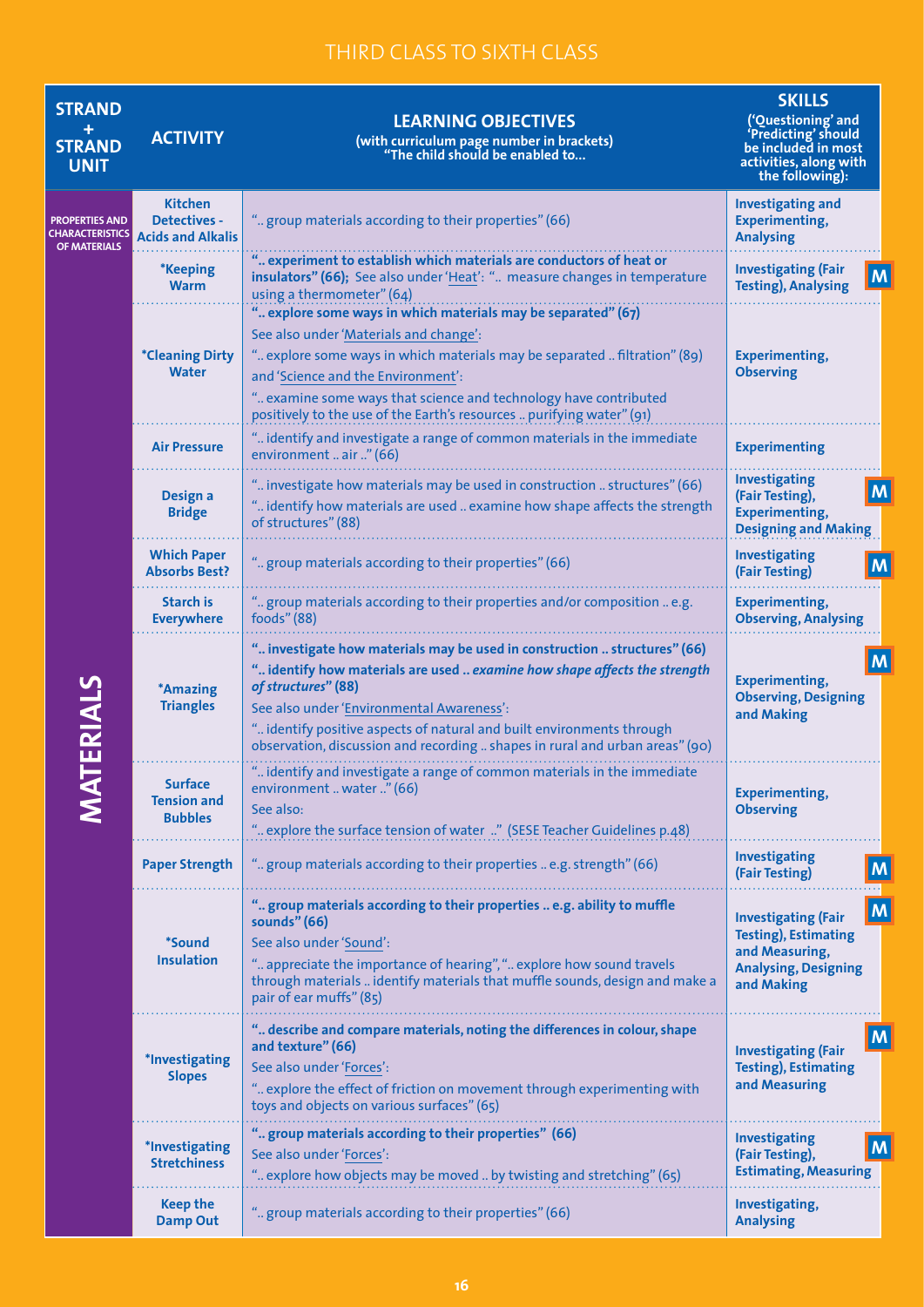| <b>STRAND</b><br><b>STRAND</b><br><b>UNIT</b>   | <b>ACTIVITY</b>                                                      | <b>LEARNING OBJECTIVES</b><br>(with curriculum page number in brackets)<br>"The child should be enabled to                                                                                                                                                                                                                                                                                                                                                                                               | <b>SKILLS</b><br>('Questioning' and<br>'Predicting' should<br>be included in most<br>activities, along with<br>the following): |
|-------------------------------------------------|----------------------------------------------------------------------|----------------------------------------------------------------------------------------------------------------------------------------------------------------------------------------------------------------------------------------------------------------------------------------------------------------------------------------------------------------------------------------------------------------------------------------------------------------------------------------------------------|--------------------------------------------------------------------------------------------------------------------------------|
| <b>MATERIALS</b><br><b>AND</b><br><b>CHANGE</b> | <i>*Cleaning Dirty</i><br><b>Water</b>                               | " explore some ways in which materials may be separated  filtration" (89)<br>See also under 'Properties and characteristics of Materials':<br>" explore some ways in which materials may be separated" (67); and under<br>'Science and the Environment':<br>" examine some ways that science and technology have contributed<br>positively to the use of the Earth's resources  purifying water" (91)                                                                                                    | <b>Experimenting,</b><br><b>Observing</b>                                                                                      |
|                                                 | <b>Creeping</b><br><b>Colours</b>                                    | " explore some simple ways in which materials may be separated" (67)                                                                                                                                                                                                                                                                                                                                                                                                                                     | <b>Experimenting,</b><br><b>Observing</b>                                                                                      |
|                                                 | <i><b>*Chemical</b></i><br><b>Energy: Make a</b><br><b>Lava Lamp</b> | "investigate how a wide range of materials may be changed by mixing"<br>(89)<br>See also under 'Caring for the Environment':<br>" identify and discuss a local, national or global environmental issue  an<br>incident of pollution (oil) " (92)                                                                                                                                                                                                                                                         | <b>Experimenting,</b><br><b>Observing</b>                                                                                      |
| <b>MATERIALS</b>                                | *Investigating<br><b>Plastic</b>                                     | " investigate how  materials may be changed by mixing ",<br>" explore the effects of heating and cooling on  liquids  permanent<br>changes" (89)<br>See also under 'Science and the Environment':<br>" examine some ways that science and technology have contributed<br>positively to the use of the Earth's resources  mixing materials to produce<br>new materials"(91)<br>" recognise and investigate aspects of human activities that may have<br>positive or adverse effects on environments" (91) | <b>Experimenting,</b><br><b>Observing, Designing</b><br>and Making                                                             |
|                                                 | <b>Custard</b><br><b>Bouncy Balls</b>                                | " investigate how a wide range of materials may be changed by mixing" (89)                                                                                                                                                                                                                                                                                                                                                                                                                               | <b>Experimenting</b>                                                                                                           |
|                                                 | <b>Grow Some</b><br><b>Crystals</b>                                  | " investigate how a wide range of materials may be changed by mixing" (89)                                                                                                                                                                                                                                                                                                                                                                                                                               | <b>Experimenting,</b><br><b>Observing</b>                                                                                      |
|                                                 | <b>Snake Spiral</b>                                                  | " explore the effects of heating and cooling on range of liquids, solids and<br>gases  heat causing air to rise" (66)                                                                                                                                                                                                                                                                                                                                                                                    | <b>Experimenting,</b><br><b>Observing</b>                                                                                      |
|                                                 | <b>Water</b><br><b>Fountain</b>                                      | " explore the effects of heating and cooling on a range of liquids, solids and<br>gases" (66)                                                                                                                                                                                                                                                                                                                                                                                                            | <b>Experimenting,</b><br><b>Observing</b>                                                                                      |
|                                                 | <b>Make a Rocket</b>                                                 | " investigate how a wide range of materials may be changed by mixing" (89)                                                                                                                                                                                                                                                                                                                                                                                                                               | <b>Experimenting,</b><br><b>Observing</b>                                                                                      |
|                                                 | <b>Dyeing with</b><br><b>Red Cabbage</b>                             | " investigate how a wide range of materials may be changed by mixing" (89)                                                                                                                                                                                                                                                                                                                                                                                                                               | <b>Observing, Designing</b><br>and Making                                                                                      |
| MATERIALS                                       | <b>Make Your</b><br><b>Own Butter</b>                                | " investigate how a wide range of materials may be changed by mixing" (89)                                                                                                                                                                                                                                                                                                                                                                                                                               | <b>Experimenting</b>                                                                                                           |
|                                                 | <b>Making</b><br><b>Concrete</b><br><b>Blocks</b>                    | " investigate how a wide range of materials may be changed by mixing" (89)                                                                                                                                                                                                                                                                                                                                                                                                                               | <b>Designing</b><br>and Making                                                                                                 |
|                                                 | Investigating<br><b>Soil</b>                                         | " explore some simple ways in which materials may be separated  allowing<br>sediment to settle in a jar of liquid" (89)                                                                                                                                                                                                                                                                                                                                                                                  | <b>Analysing</b>                                                                                                               |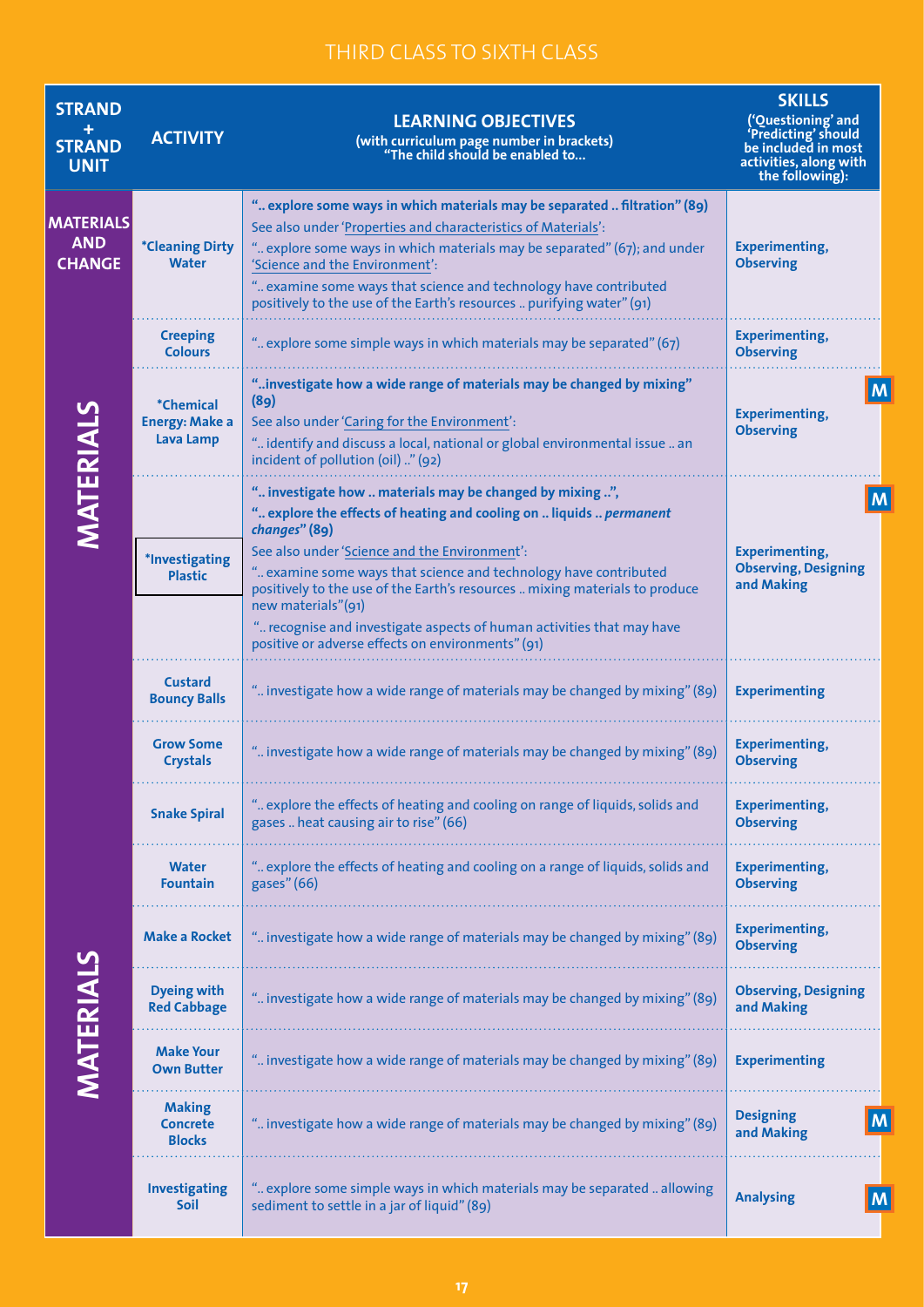| <b>STRAND</b><br><b>STRAND</b><br><b>UNIT</b>                       | <b>ACTIVITY</b>                                         | <b>LEARNING OBJECTIVES</b><br>(with curriculum page number in brackets)<br>"The child should be enabled to                                                                                                                                                                                                                                                                                                                                                                                                                                                                                                       | <b>SKILLS</b><br>('Questioning' and<br>'Predicting' should<br>be included in most<br>activities, along with<br>the following): |
|---------------------------------------------------------------------|---------------------------------------------------------|------------------------------------------------------------------------------------------------------------------------------------------------------------------------------------------------------------------------------------------------------------------------------------------------------------------------------------------------------------------------------------------------------------------------------------------------------------------------------------------------------------------------------------------------------------------------------------------------------------------|--------------------------------------------------------------------------------------------------------------------------------|
| <b>MATERIALS</b><br><b>AND</b><br><b>CHANGE</b><br><b>MATERIALS</b> | <i><b>*Measuring</b></i><br>and Saving<br><b>Energy</b> | " identify ways in which homes and buildings are heated and insulated"<br>(89)<br>See also under 'Magnetism and Electricity':<br>" become aware of and understand the dangers of electricity  dangers of<br>mains electricity  importance of circuit breakers" (86)<br>and under 'Environmental Awareness':<br>" come to appreciate the need to conserve resources  turning off lights "<br>$(90)$ and<br>'Caring for the Environment':<br>" participate in activities that contribute to the enhancement of the<br>environment  become aware of the need to use energy wisely in school and<br>at home" $(g_2)$ | M<br><b>Estimating and</b><br><b>Measuring, Recording,</b><br><b>Analysing</b>                                                 |
| <b>ENVIRONMENTAL</b><br><b>AWARENESS</b>                            | <i>*Solar energy</i>                                    | " become aware of the importance of the Earth's renewable and non-<br>renewable resources" (90)<br>See also under 'Light': " learn that light is a form of energy" (63,85)<br>and 'Heat:'" recognise a variety of sources of heat, e.g. solar energy" (86)                                                                                                                                                                                                                                                                                                                                                       | $\mathsf{M}$<br><b>Investigating (Fair</b><br><b>Testing), Designing</b><br>and Making                                         |
| <b>DICARE</b>                                                       | *Make Your<br><b>Own Windmill</b>                       | " foster an appreciation of the ways in which people use the Earth's<br>resources  using wind  energy to produce power" (90)<br>See also under 'Forces':<br>" identify and explore how objects and materials may be moved  design<br>and make a windmill" (87)                                                                                                                                                                                                                                                                                                                                                   | <b>Designing and Making</b>                                                                                                    |
| <b>MENTA</b><br><b>AWARENESS</b><br>ENVIRON                         | <b>*Measuring</b><br>and Saving<br><b>Energy</b>        | " come to appreciate the need to conserve resources  turning off lights "<br>(90)<br>See also under 'Magnetism and Electricity':<br>" become aware of and understand the dangers of electricity  dangers of<br>mains electricity  importance of circuit breakers" (86)<br>and also under 'Materials and Change':<br>" identify ways in which homes and buildings are heated and insulated" (89)<br>and 'Caring for the Environment'<br>" participate in activities that contribute to the enhancement of the<br>environment  become aware of the need to use energy wisely in school and<br>at home" (92)        | $\mathsf{M}$<br><b>Estimating and</b><br><b>Measuring, Recording,</b><br>analysing                                             |
|                                                                     | <i><b>*Amazing</b></i><br><b>Triangles</b>              | "identify positive aspects of natural and built environments through<br>observation, discussion and recording  shapes in rural and urban areas" (90)<br>See also under 'Properties and Characteristics of Materials':<br>" investigate how materials may be used in construction  structures" (66) "<br>identify how materials are used  examine how shape affects the strength of<br>structures" (88)                                                                                                                                                                                                           | $\mathsf{M}$<br><b>Experimenting,</b><br><b>Observing, Designing</b><br>and Making                                             |
| <b>SCIENCE</b><br><b>AND THE</b><br><b>ENVIRONMENT</b>              | <i>*Investigating</i><br><b>Plastic</b>                 | " examine some ways that science and technology have contributed<br>positively to the use of the Earth's resources  mixing materials to produce<br>new materials"(91)<br>" recognise and investigate aspects of human activities that may have<br>positive or adverse effects on environments" (91)<br>See also under 'Materials and Change':<br>" investigate how  materials may be changed by mixing ",<br>" explore the effects of heating and cooling on  liquids  permanent<br>changes" (89)                                                                                                                | <b>Experimenting,</b><br><b>Observing, Designing</b><br>and Making                                                             |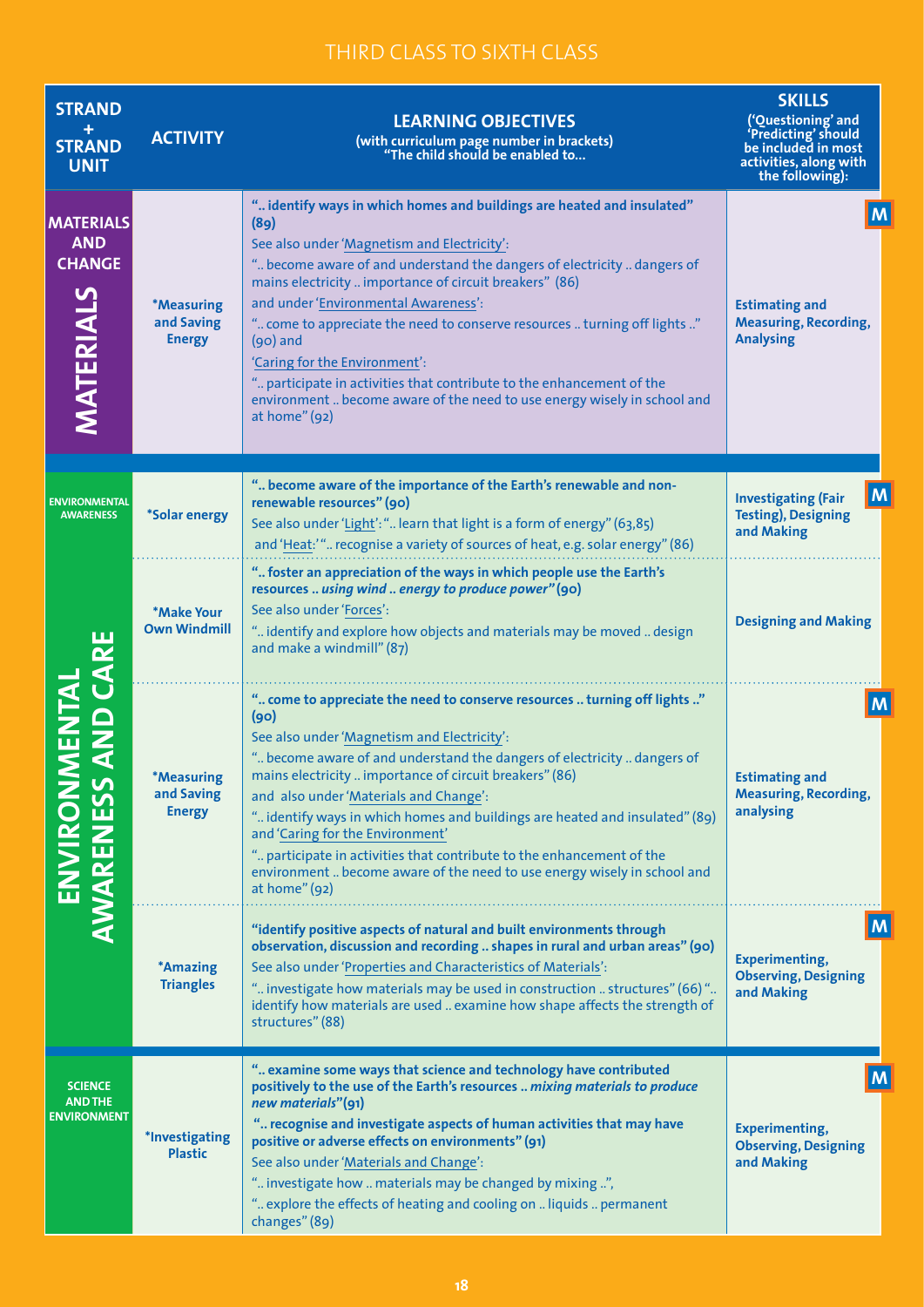| <b>STRAND</b><br><b>STRAND</b><br><b>UNIT</b>          | <b>ACTIVITY</b>                                               | <b>LEARNING OBJECTIVES</b><br>(with curriculum page number in brackets)<br>"The child should be enabled to                                                                                                                                                                                                                                                                                                                                                                                                                                                                                             | <b>SKILLS</b><br>('Questioning' and<br>'Predicting' should<br>be included in most<br>activities, along with<br>the following): |
|--------------------------------------------------------|---------------------------------------------------------------|--------------------------------------------------------------------------------------------------------------------------------------------------------------------------------------------------------------------------------------------------------------------------------------------------------------------------------------------------------------------------------------------------------------------------------------------------------------------------------------------------------------------------------------------------------------------------------------------------------|--------------------------------------------------------------------------------------------------------------------------------|
| <b>SCIENCE</b><br><b>AND THE</b><br><b>ENVIRONMENT</b> | <i><b>*Cleaning Dirty</b></i><br><b>Water</b>                 | " examine some ways that science and technology have contributed<br>positively to the use of the Earth's resources  purifying water" (91)<br>See also under 'Properties and characteristics of Materials':<br>" explore some ways in which materials may be separated" (67); and under<br>'Materials and Change':<br>" explore some ways in which materials may be separated  filtration" (89)                                                                                                                                                                                                         | <b>Experimenting,</b><br><b>Observing</b>                                                                                      |
|                                                        | *Aeroplanes                                                   | " identify some ways in which science and technology contribute positively<br>to society  transport " (69)<br>See also under 'Forces':<br>" investigate how forces act on objects" (45)                                                                                                                                                                                                                                                                                                                                                                                                                | M<br><b>Experimenting,</b><br><b>Observing</b>                                                                                 |
|                                                        | <i>*Satellites and</i><br><b>Reflection</b>                   | " appreciate the application of science and technology in familiar contexts<br>information and communication technologies" (91)<br>See also under 'Light':<br>" investigate how mirrors and other shiny objects are good reflectors of<br>light" $(63)$                                                                                                                                                                                                                                                                                                                                                | M<br><b>Experimenting,</b><br><b>Measuring</b>                                                                                 |
| <b>AWARENESS AND CARE</b><br>ENVIRONMENTA              | *Investigating<br><b>Pulleys</b>                              | " appreciate the application of science and technology in familiar contexts<br>pulleys  crane on a building site" (91)<br>See also under 'Forces':<br>" explore how objects may be moved by machines, e.g. pulleys  design and<br>make a pulley system" (65)                                                                                                                                                                                                                                                                                                                                           | $\mathsf{M}$<br><b>Experimenting,</b><br><b>Estimating and</b><br><b>Measuring</b>                                             |
|                                                        | *Air and Water<br><b>Power</b>                                | " appreciate the application of science and technology in familiar contexts<br>pneumatic drill." (91)<br>See also under 'Forces':<br>" identify and explore how objects and materials may be moved  using<br>trapped air pressure (pneumatics), using trapped liquid under pressure<br>(hydraulics)" (87)                                                                                                                                                                                                                                                                                              | M<br><b>Experimenting,</b><br><b>Estimating and</b><br><b>Measuring, Designing</b><br>and Making                               |
| <b>CARING</b><br><b>FOR THE</b><br><b>ENVIRONMENT</b>  | <i><b>*Measuring</b></i><br>and Saving<br><b>Energy</b>       | " participate in activities that contribute to the enhancement of the<br>environment  become aware of the need to use energy wisely in school and<br>at home" (92)<br>See also under 'Magnetism and Electricity':<br>" become aware of and understand the dangers of electricity  dangers of<br>mains electricity  importance of circuit breakers" (86)<br>and under 'Materials and Change':<br>" identify ways in which homes and buildings are heated and insulated" (89)<br>and under 'Environmental Awareness': " come to appreciate the need to<br>conserve resources  turning off lights  " (90) | M<br><b>Estimating, Measuring</b><br><b>Recording and</b><br><b>Analysing</b>                                                  |
| <b>AWARENESS AND CARE</b><br><b>ENVIRONMENTA</b>       | *Make a Bird<br><b>Feeder</b>                                 | " realise that there is a personal  responsibility for taking care of the<br>environment" (70)<br>See also under 'Living Things':<br>" become aware of some of the basic life processes in animals and plants<br>design and make an animal home that provides for  feeding " (62)                                                                                                                                                                                                                                                                                                                      | <b>Designing and Making</b>                                                                                                    |
|                                                        | <b>Investigating</b><br>Soil                                  | " identify and discuss a local, national or global environmental issue  such<br>as  farming practices" (92)                                                                                                                                                                                                                                                                                                                                                                                                                                                                                            | <b>Analysing, Estimating</b><br>and Measuring                                                                                  |
|                                                        | <i><b>*Chemical</b></i><br><b>Energy: Make a</b><br>Lava Lamp | " identify and discuss a local, national or global environmental issue  an<br>incident of pollution (oil) " (92)<br>See also under 'Materials and Change':<br>" investigate how a wide range of materials may be changed by mixing" (89)                                                                                                                                                                                                                                                                                                                                                               | <b>Experimenting,</b><br><b>Observing</b>                                                                                      |